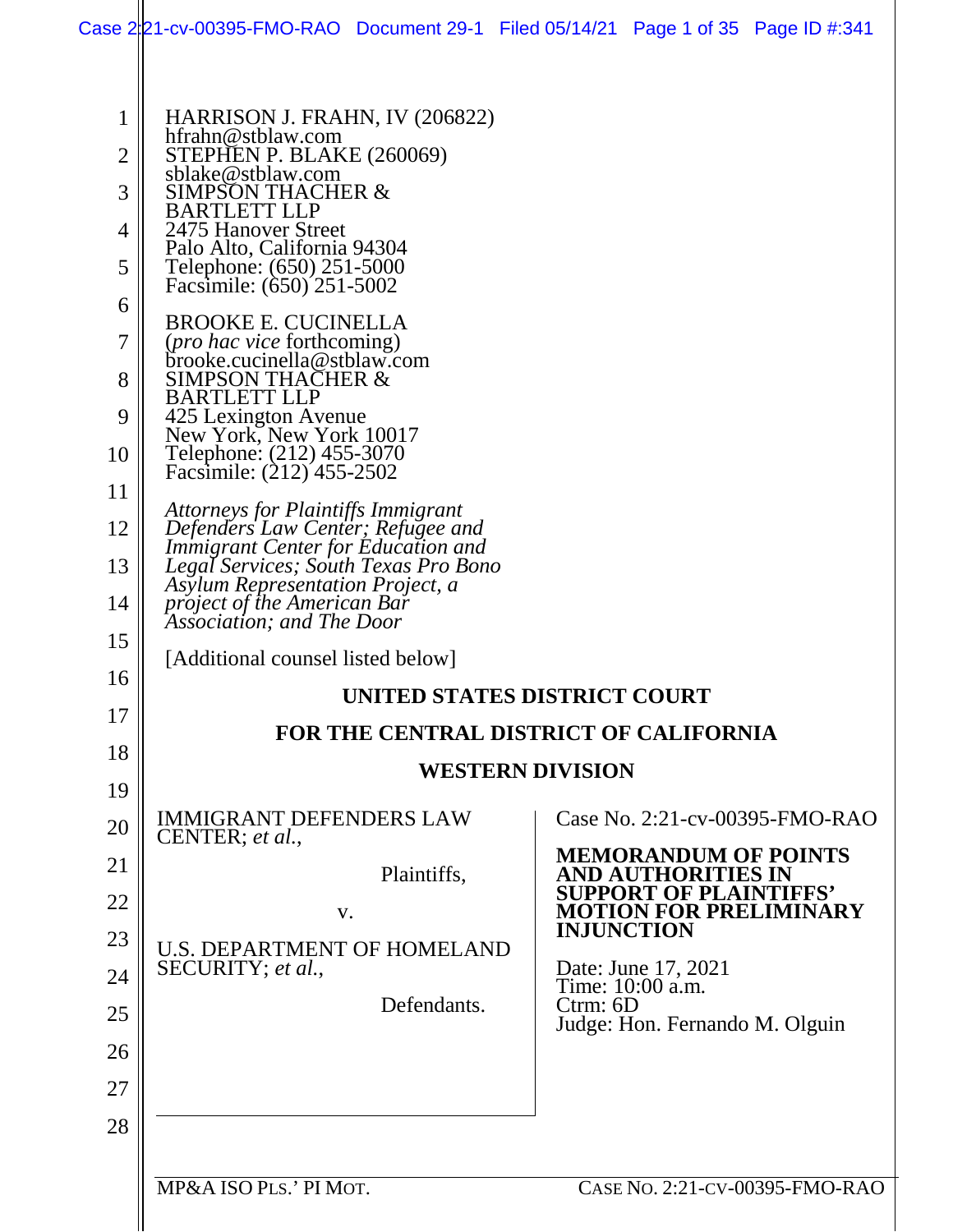|  | Case 2221-cv-00395-FMO-RAO Document 29-1 Filed 05/14/21 Page 2 of 35 Page ID #:342 |  |  |
|--|------------------------------------------------------------------------------------|--|--|
|  |                                                                                    |  |  |

| $\mathbf 1$    | KAREN C. TUMLIN (234691)                                                                                                           | MUNMEETH KAUR SONI (254854)                                                                                                 |
|----------------|------------------------------------------------------------------------------------------------------------------------------------|-----------------------------------------------------------------------------------------------------------------------------|
| $\overline{2}$ | karen.tumlin@justiceactioncenter.org<br>ESTHER H. SUNG (255962)<br>esther.sung@justiceactioncenter.org                             | meeth@immdef.org<br>HANNAH K. COMSTOCK (311680)                                                                             |
| 3              | JANE BENTROTT (323562)                                                                                                             | hcomstock@immdef.org<br>CAITLIN E. ANDERSON (324843)                                                                        |
| 4              | jane.bentrott@justiceactioncenter.org<br>DANIEL J. TULLY (309240)<br>daniel.tully@justiceactioncenter.org<br>JUSTICE ACTION CENTER | caitlin@immdef.org<br><b>IMMIGRANT DEFENDERS</b>                                                                            |
| 5              |                                                                                                                                    | <b>LAW CENTER</b>                                                                                                           |
| 6              | P.O. Box 27280<br>Los Angeles, California 90027                                                                                    | 634 S. Spring Street, 10th Floor<br>Los Angeles, California 90014<br>Telephone: (213) 634-7602<br>Facsimile: (213) 282-3133 |
| 7              | Telephone: (323) 316-0944                                                                                                          |                                                                                                                             |
| 8              | <b>Attorneys for Plaintiffs Immigrant</b>                                                                                          |                                                                                                                             |
| 9              | Defenders Law Center; Refugee and<br>Immigrant Center for Education and<br>Legal Services; and The Door                            |                                                                                                                             |
| 10             |                                                                                                                                    |                                                                                                                             |
| 11             |                                                                                                                                    |                                                                                                                             |
| 12             |                                                                                                                                    |                                                                                                                             |
| 13             |                                                                                                                                    |                                                                                                                             |
| 14             |                                                                                                                                    |                                                                                                                             |
| 15             |                                                                                                                                    |                                                                                                                             |
| 16             |                                                                                                                                    |                                                                                                                             |
| 17             |                                                                                                                                    |                                                                                                                             |
| 18             |                                                                                                                                    |                                                                                                                             |
| 19             |                                                                                                                                    |                                                                                                                             |
| 20             |                                                                                                                                    |                                                                                                                             |
| 21             |                                                                                                                                    |                                                                                                                             |
| 22             |                                                                                                                                    |                                                                                                                             |
| 23             |                                                                                                                                    |                                                                                                                             |
| 24             |                                                                                                                                    |                                                                                                                             |
| 25             |                                                                                                                                    |                                                                                                                             |
| 26             |                                                                                                                                    |                                                                                                                             |
| 27             |                                                                                                                                    |                                                                                                                             |
| 28             |                                                                                                                                    |                                                                                                                             |
|                | MP&A ISO PLS.' PI MOT.                                                                                                             | CASE No. 2:21-CV-00395-FMO-RAO                                                                                              |
|                |                                                                                                                                    |                                                                                                                             |
|                |                                                                                                                                    |                                                                                                                             |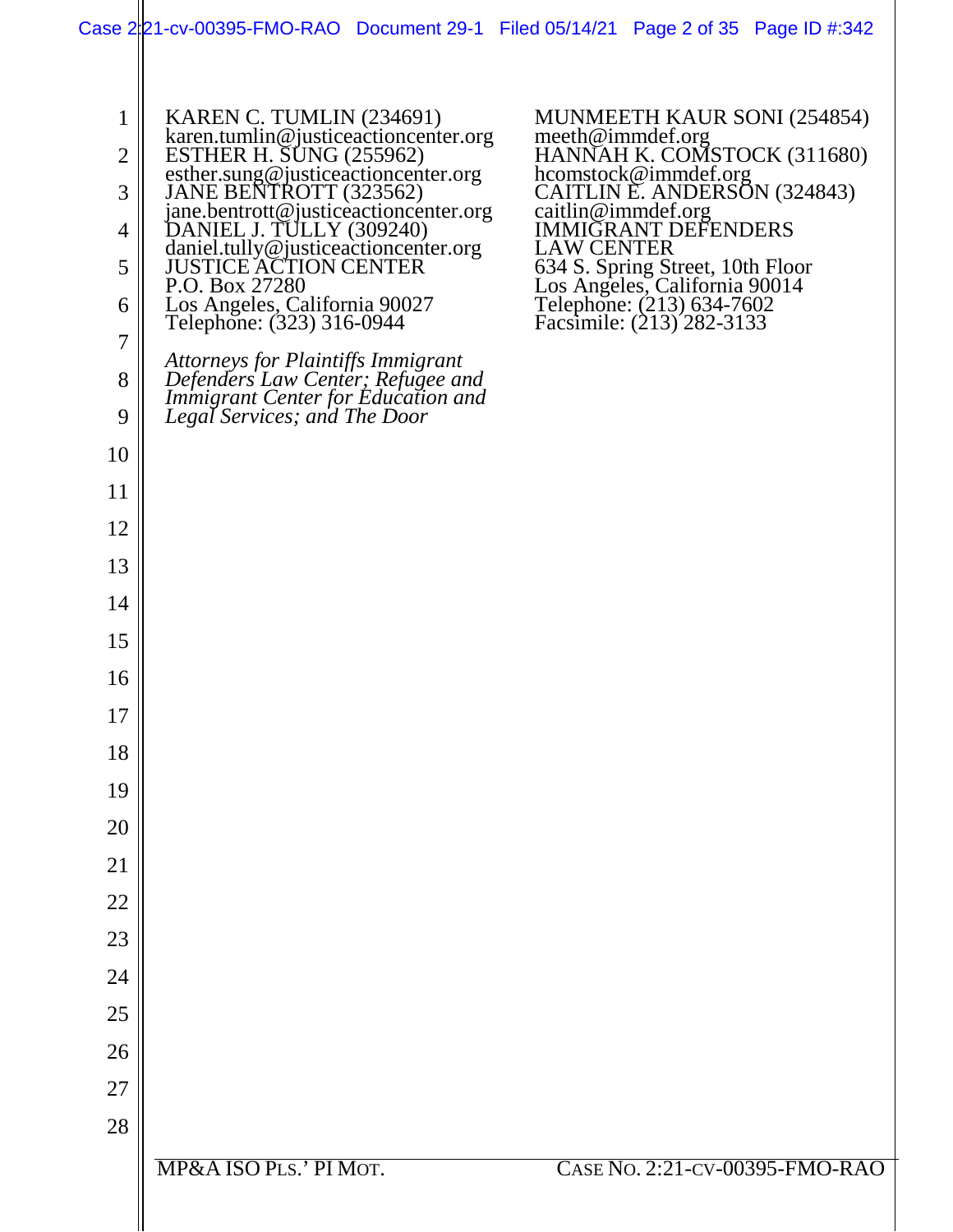| 1                   | <b>TABLE OF CONTENTS</b>                                                                                                                |
|---------------------|-----------------------------------------------------------------------------------------------------------------------------------------|
| $\overline{2}$<br>3 | <b>Page</b>                                                                                                                             |
| $\overline{4}$      |                                                                                                                                         |
| 5                   |                                                                                                                                         |
| 6<br>7              | A.<br>The TVPRA Grants All Unaccompanied Children Inalienable<br>Rights and Protections Regardless of Prior Immigration History  2      |
| 8                   | Defendants Are Responsible for Implementing the TVPRA 3<br><b>B.</b>                                                                    |
| 9<br>10             | $C$ .<br>Plaintiffs Are LSPs That Help Fulfill Congress's Intent to Ensure<br>Unaccompanied Children Are Afforded Their TVPRA Rights  4 |
| 11<br>12            | DHS Violates the TVPRA and its MPP Policy By Subjecting<br>D.                                                                           |
| 13<br>14            | Many MPP-Unaccompanied Children Do Not Receive<br>1.                                                                                    |
| 15                  | MPP-Unaccompanied Children Are Not Promptly<br>2.                                                                                       |
| 16<br>17            | 3.<br>MPP-Unaccompanied Children Are Ordered Removed in                                                                                 |
| 18<br>19            | MPP-Unaccompanied Children Are Prosecuted Under<br>4.<br>MPP and Deprived Their TVPRA Rights and Protections 8                          |
| 20<br>21            | 5.<br>MPP-Unaccompanied Children Are Not Safely                                                                                         |
| 22<br>23            | MPP-Unaccompanied Children Have Not Had Guaranteed<br>6.                                                                                |
| 24                  | Despite the End of MPP, the Harm to Plaintiffs and MPP-<br>Ε.                                                                           |
| 25<br>26            |                                                                                                                                         |
| 27                  | PLAINTIFFS ARE LIKELY TO SUCCEED ON THE MERITS  12<br>I.                                                                                |
| 28                  | A.                                                                                                                                      |
|                     | MP&A ISO PLS.' PI MOT.<br>CASE No. 2:21-CV-00395-FMO-RAO<br>$-i-$                                                                       |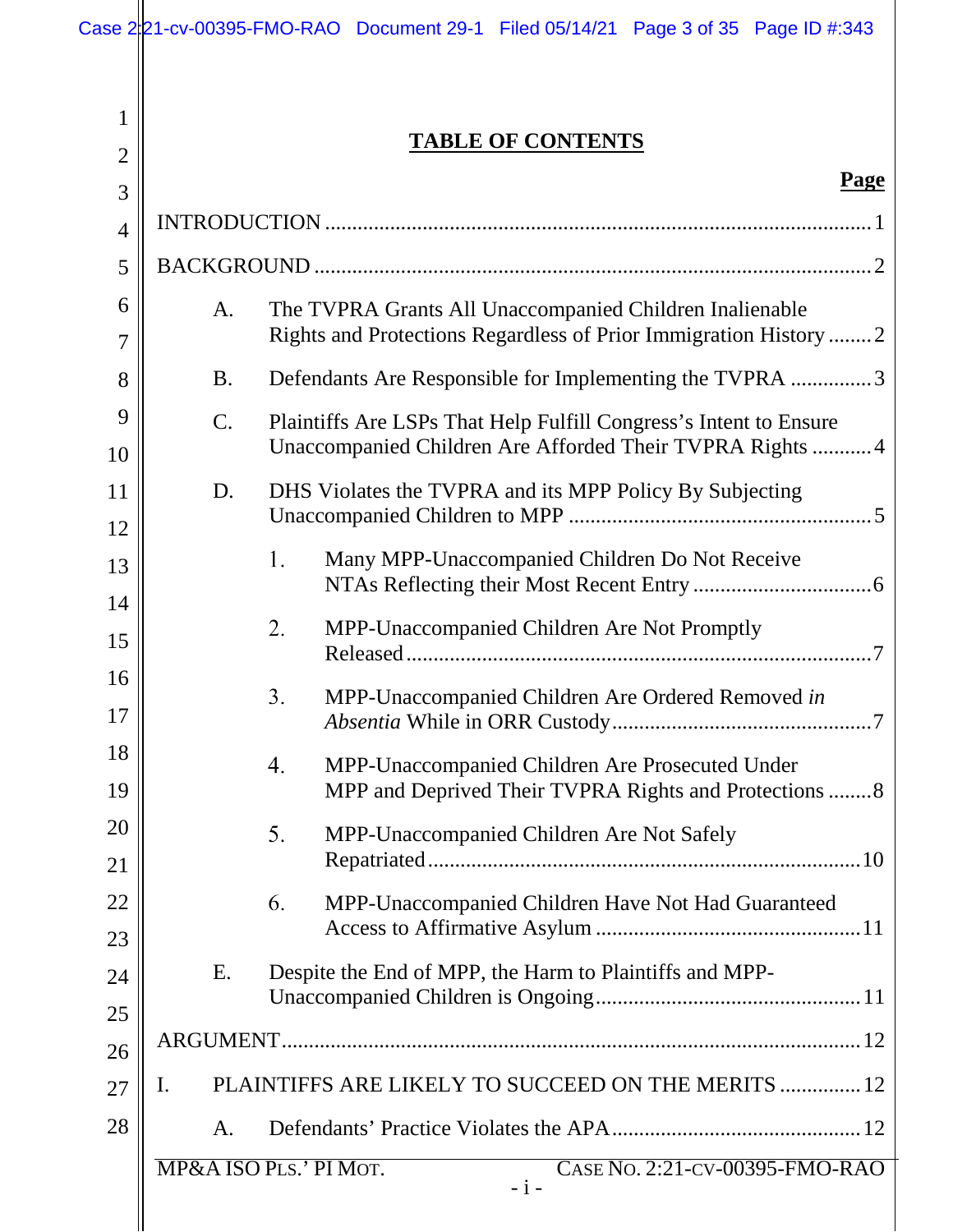|                     |              |           |    | Case $2 21$ -cv-00395-FMO-RAO Document 29-1 Filed 05/14/21 Page 4 of 35 Page ID #:344 |
|---------------------|--------------|-----------|----|---------------------------------------------------------------------------------------|
| 1<br>$\overline{2}$ |              |           | 1. | Defendants' Practice Is Arbitrary, Capricious, and Not in                             |
| 3                   |              |           | 2. | Defendants' Practice Violates the <i>Accardi</i> Doctrine16                           |
| $\overline{4}$      |              | <b>B.</b> |    | Defendants' Practice Violates the Due Process Clause of the                           |
| 5                   |              |           |    |                                                                                       |
| 6                   |              |           | 1. | Defendants' Practice Interferes with MPP-Unaccompanied                                |
| $\overline{7}$      |              |           |    | Children's Protected Liberty and Property Interests  18                               |
| 8                   |              |           | 2. |                                                                                       |
| 9                   | $\mathbf{I}$ |           |    | PLAINTIFFS AND THEIR CLIENTS WILL SUFFER                                              |
| 10                  |              |           |    |                                                                                       |
| 11                  |              |           | 1. |                                                                                       |
| 12                  |              |           | 2. | Plaintiffs' Young Clients Suffer Irreparable Harm22                                   |
| 13                  | III.         |           |    | THE BALANCE OF EQUITIES AND THE PUBLIC INTEREST                                       |
| 14                  |              |           |    |                                                                                       |
| 15                  | IV.          |           |    |                                                                                       |
| 16                  |              |           |    |                                                                                       |
| 17                  |              |           |    |                                                                                       |
| 18                  |              |           |    |                                                                                       |
| 19                  |              |           |    |                                                                                       |
| 20                  |              |           |    |                                                                                       |
| 21                  |              |           |    |                                                                                       |
| 22                  |              |           |    |                                                                                       |
| 23                  |              |           |    |                                                                                       |
| 24<br>25            |              |           |    |                                                                                       |
| 26                  |              |           |    |                                                                                       |
| 27                  |              |           |    |                                                                                       |
| 28                  |              |           |    |                                                                                       |
|                     |              |           |    | MP&A ISO PLS.' PI MOT.<br>CASE No. 2:21-CV-00395-FMO-RAO<br>- ii -                    |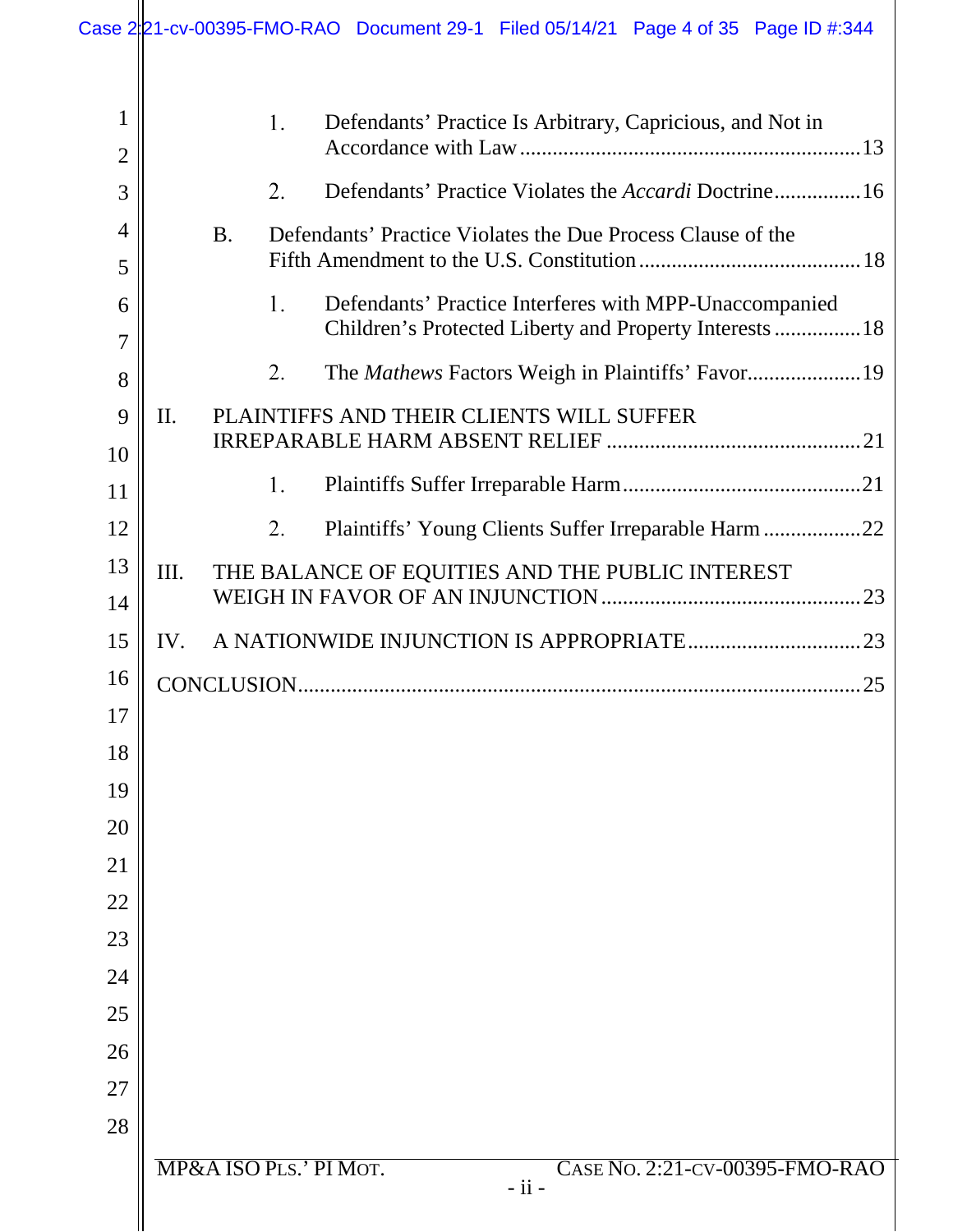1

2

## **TABLE OF AUTHORITIES**

### **CASES**

| 3              | CADED                                                                                                                        |
|----------------|------------------------------------------------------------------------------------------------------------------------------|
| $\overline{4}$ | Acewicz v. INS,                                                                                                              |
| 5<br>6         | Alcaraz v. INS,                                                                                                              |
| $\overline{7}$ | All. for the Wild Rockies v. Cottrell,                                                                                       |
| 8<br>9         | Battle v. FAA,                                                                                                               |
| 10             | Bennett v. Spear,                                                                                                            |
| 11             | Black v. Romano,                                                                                                             |
| 12<br>13       | Bowen v. Mich. Acad. of Family Physicians,                                                                                   |
| 14             | Bresgal v. Brock,                                                                                                            |
| 15<br>16       | C.J.L.G. v. Barr,                                                                                                            |
| 17             | Califano v. Yamasaki,                                                                                                        |
| 18<br>19       | California v. Azar,                                                                                                          |
| 20             | Centro Legal de la Raza v. Exec. Office of Immigr. Review,<br>No. 21-CV-00463-SI, 2021 WL 916804 (N.D. Cal. Mar. 10, 2021)24 |
| 21             | Church of Scientology of Cal. v. United States,                                                                              |
| 22<br>23       | Columbia Riverkeeper v. U.S. Coast Guard,                                                                                    |
| 24             |                                                                                                                              |
| 25<br>26       | Dep't of Homeland Sec. v. Regents of the Univ. of California,                                                                |
| 27             | Doe v Trump,                                                                                                                 |
| 28             | E. Bay Sanctuary Covenant v. Barr,                                                                                           |
|                | CASE No. 2:21-CV-00395-FMO-RAO<br>MP&A ISO PLS.' PI MOT.<br>- iii -                                                          |
|                |                                                                                                                              |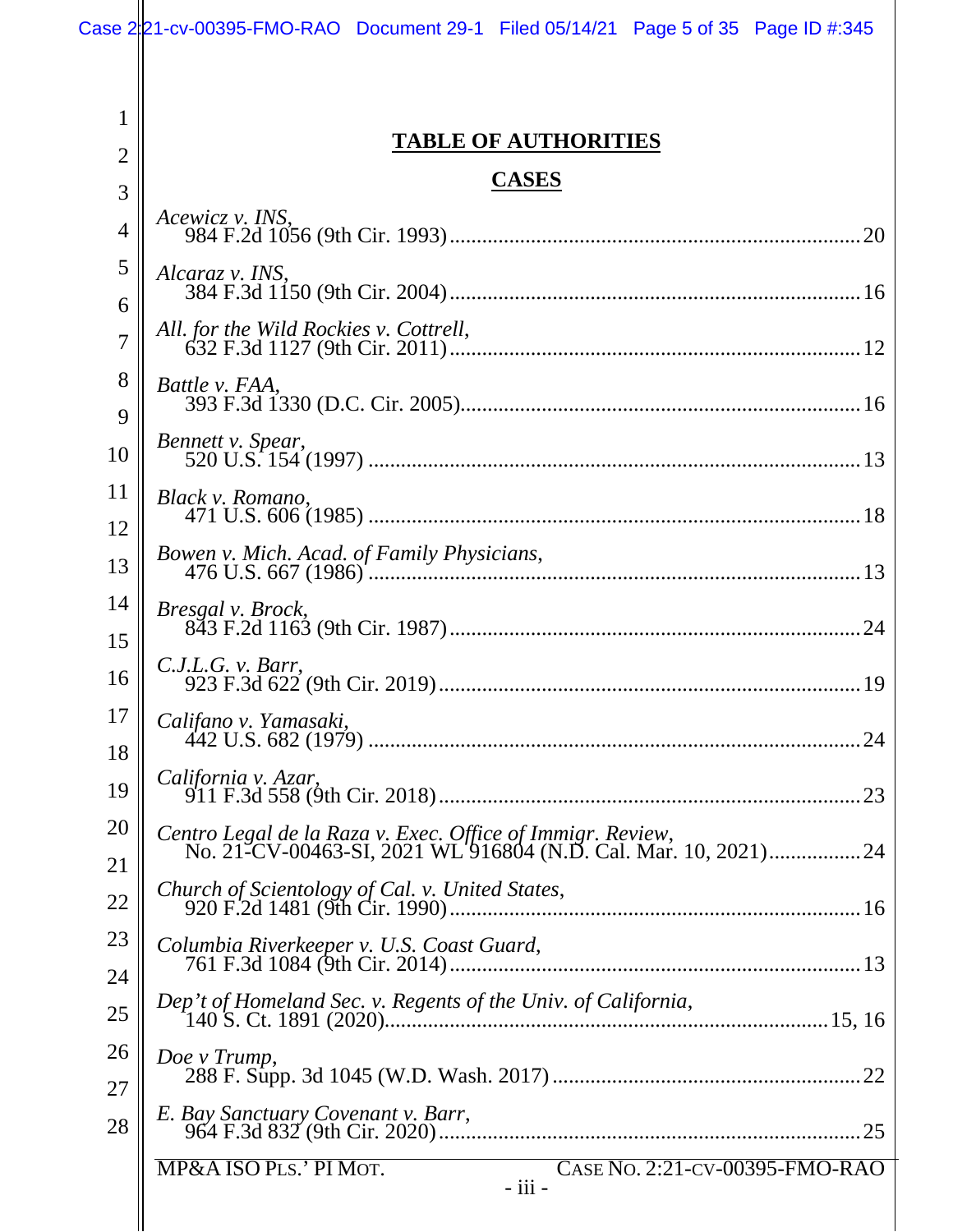| 1                   | E. Bay Sanctuary Covenant v. Trump,                                 |
|---------------------|---------------------------------------------------------------------|
| $\overline{2}$<br>3 | E. Bay Sanctuary v. Biden,                                          |
| $\overline{4}$      | Encino Motorcars, LLC v. Navarro,                                   |
| 5<br>6              | F.C.C. v. Fox Television Stations, Inc.,                            |
| $\overline{7}$      | Fin. Exp. LLC v. Nowcom Corp.,                                      |
| 8                   | Flores v. Sessions,                                                 |
| 9                   |                                                                     |
| 10<br>11            | Flores-Chavez v. Ashcroft,                                          |
| 12                  | Garcia v. City of Los Angeles,                                      |
| 13                  | Goss v. Lopez,                                                      |
| 14<br>15            | Hawaii v. Trump,                                                    |
| 16                  | Innovation Law Lab v. McAleenan,                                    |
| 17<br>18            | J.E.C.M. by & Through His Next Friend Saravia v. Lloyd,             |
| 19                  |                                                                     |
| 20                  | Mathews v. Eldridge,                                                |
| 21                  |                                                                     |
| 22<br>23            |                                                                     |
| 24                  | Montilla v. INS,                                                    |
| 25                  | Morrissey v. Brewer,                                                |
| 26                  | Nken v. Holder,                                                     |
| 27<br>28            |                                                                     |
|                     | MP&A ISO PLS.' PI MOT.<br>CASE No. 2:21-CV-00395-FMO-RAO<br>$-iv -$ |
|                     |                                                                     |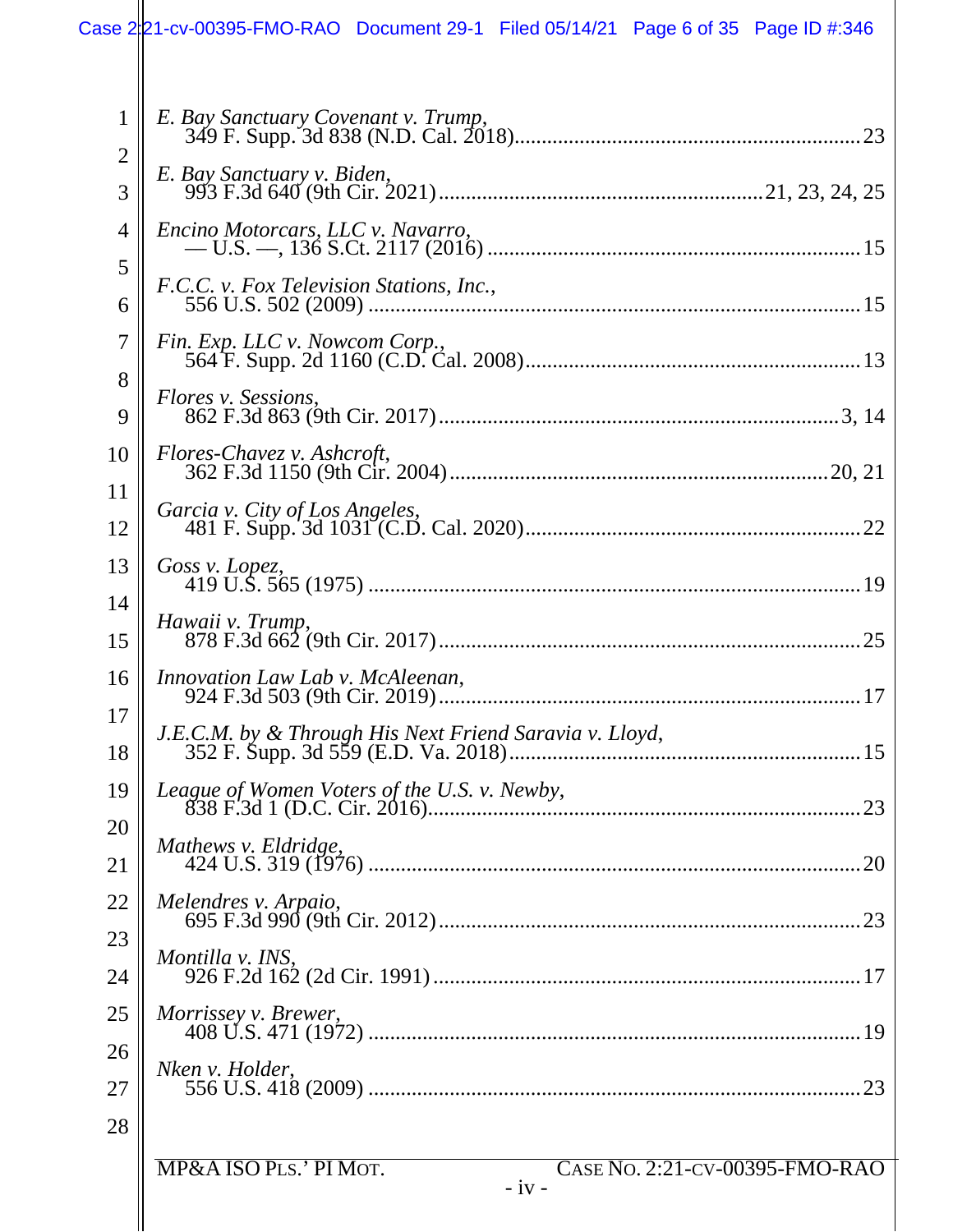# Case 2:21-cv-00395-FMO-RAO Document 29-1 Filed 05/14/21 Page 7 of 35 Page ID #:347

| $\mathbf{1}$   | Oshodi v. Holder,                                                   |
|----------------|---------------------------------------------------------------------|
| 2<br>3         | Padilla v. Immigr. & Customs Enf't,                                 |
| 4              | Ramirez v. U.S. Immigr. & Customs Enf't,                            |
| 5<br>6         |                                                                     |
| $\overline{7}$ | <i>Rodriguez v. Robbins,</i>                                        |
| 8<br>9         | Romeiro de Silva v. Smith,                                          |
| 10             | Sierra Club v. Trump,                                               |
| 11<br>12       |                                                                     |
| 13<br>14       |                                                                     |
| 15             | United States v. Juvenile Male,                                     |
| 16<br>17       | Valle del Sol Inc. v. Whiting,                                      |
| 18             |                                                                     |
| 19<br>20       | Winter v. Nat. Res. Def. Council,                                   |
| 21             |                                                                     |
| 22<br>23       |                                                                     |
| 24             | <b>STATUTES</b>                                                     |
| 25             |                                                                     |
| 26             |                                                                     |
| 27             |                                                                     |
| 28             |                                                                     |
|                | CASE No. 2:21-CV-00395-FMO-RAO<br>MP&A ISO PLS.' PI MOT.<br>$- V -$ |
|                |                                                                     |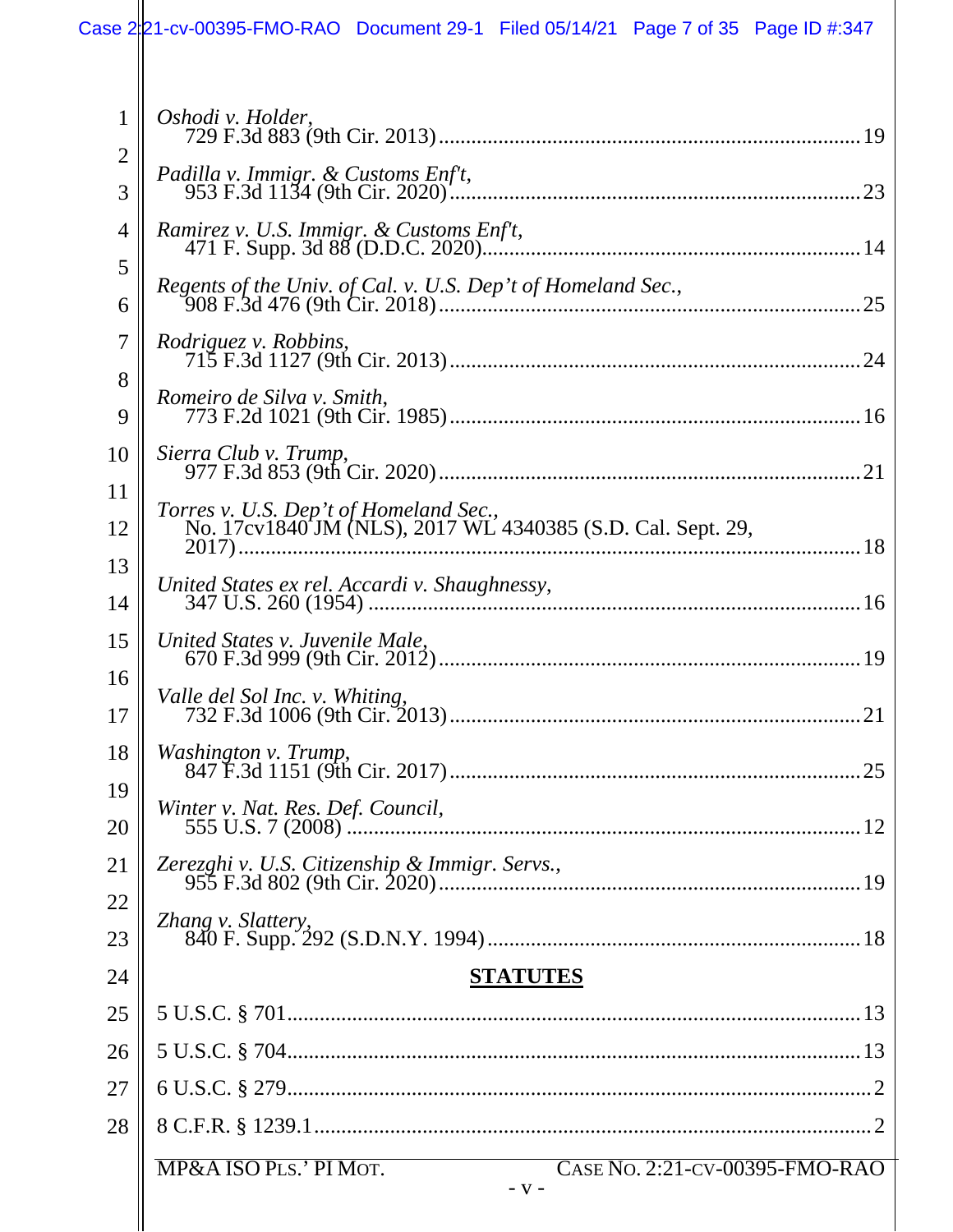| $\mathbf{1}$   |                                                                      |  |
|----------------|----------------------------------------------------------------------|--|
| $\overline{2}$ |                                                                      |  |
| 3              |                                                                      |  |
| $\overline{4}$ |                                                                      |  |
| 5              | <b>OTHER AUTHORITIES</b>                                             |  |
| 6              |                                                                      |  |
| $\overline{7}$ |                                                                      |  |
| 8              |                                                                      |  |
| 9              |                                                                      |  |
| 10             |                                                                      |  |
| 11             |                                                                      |  |
| 12             |                                                                      |  |
| 13             |                                                                      |  |
| 14             |                                                                      |  |
| 15             |                                                                      |  |
| 16             |                                                                      |  |
| 17             |                                                                      |  |
| 18             |                                                                      |  |
| 19             |                                                                      |  |
| 20             |                                                                      |  |
| 21             |                                                                      |  |
| 22             |                                                                      |  |
| 23             |                                                                      |  |
| 24             |                                                                      |  |
| 25             |                                                                      |  |
| 26             |                                                                      |  |
| 27             |                                                                      |  |
| 28             |                                                                      |  |
|                | MP&A ISO PLS.' PI MOT.<br>CASE No. 2:21-CV-00395-FMO-RAO<br>$- vi -$ |  |
|                |                                                                      |  |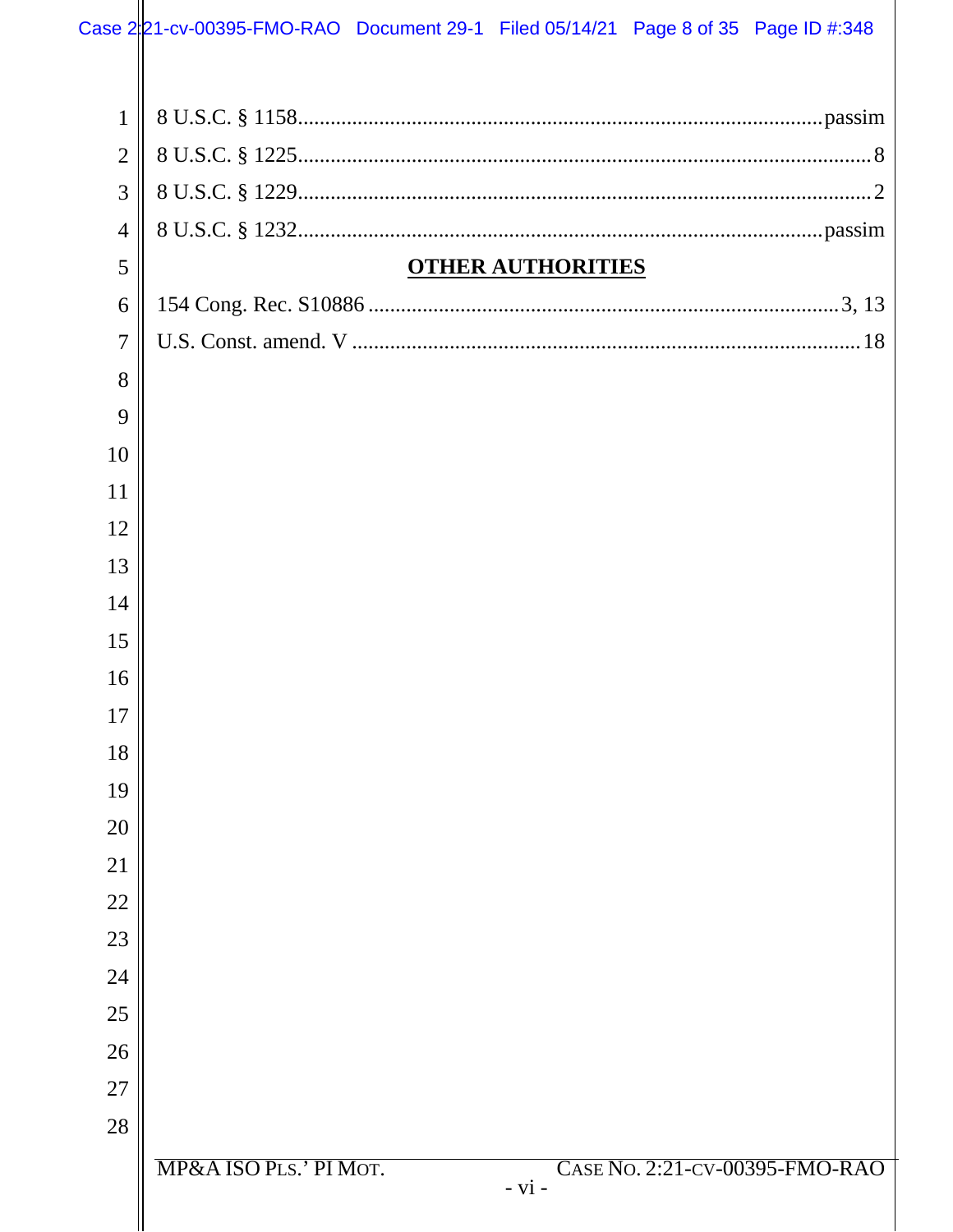### **INTRODUCTION**

<span id="page-8-0"></span>2 3 4 5 This case concerns the fundamental rights and safety of the most vulnerable: unaccompanied immigrant children. The Trafficking Victims Protection Reauthorization Act ("TVPRA") endowed *all* unaccompanied children with robust protections to guarantee their security, welfare, and right to seek immigration relief.

6 7 8 9 10 11 12 13 14 **Denial of Rights**. Despite this nondiscretionary mandate, Defendants the U.S. Department of Homeland Security ("DHS"), the U.S. Department of Health and Human Services ("HHS"), and their sub-agencies deny these rights to "MPPunaccompanied children"—those who (i) were first trapped in Mexico under the Trump Administration's Migrant Protection Protocols ("MPP"), and (ii) later tragically separated from their parents and entered the United States alone. Instead of affording kids the same statutory protections as all other unaccompanied children, Defendants use the stigma of their prior MPP status as a basis for denying access to affirmative asylum, safe placement, and statutory and procedural safeguards.

15 16 17 18 19 **Violation of Defendants' Own Policies**. In addition to violating the TVPRA, Defendants' practice also contradicts DHS's stated policy that unaccompanied children are exempt from MPP. And although Defendants tout recent executive actions to halt *new* MPP enrollments, those changes are irrelevant to MPP-unaccompanied children. These kids have been unable to escape MPP.

20 21 22 23 24 25 26 **Irreparable Harm.** Plaintiffs are legal services providers ("LSPs") whose mission is to ensure *all* unaccompanied children can access their TVPRAguaranteed rights. In fending off Defendants' attempts to strip TVPRA-protections from hundreds of MPP-unaccompanied children, Plaintiffs have been forced to divert resources away from their missions and to engage in extensive and unprecedented legal process. Plaintiffs are irreparably harmed by Defendants' unlawful practices, which continue today under the Biden administration.

27 28 **Simple Remedy**. This ongoing problem is easily solved. It does not require unique policy solutions. It requires only that Defendants follow the law. Defendant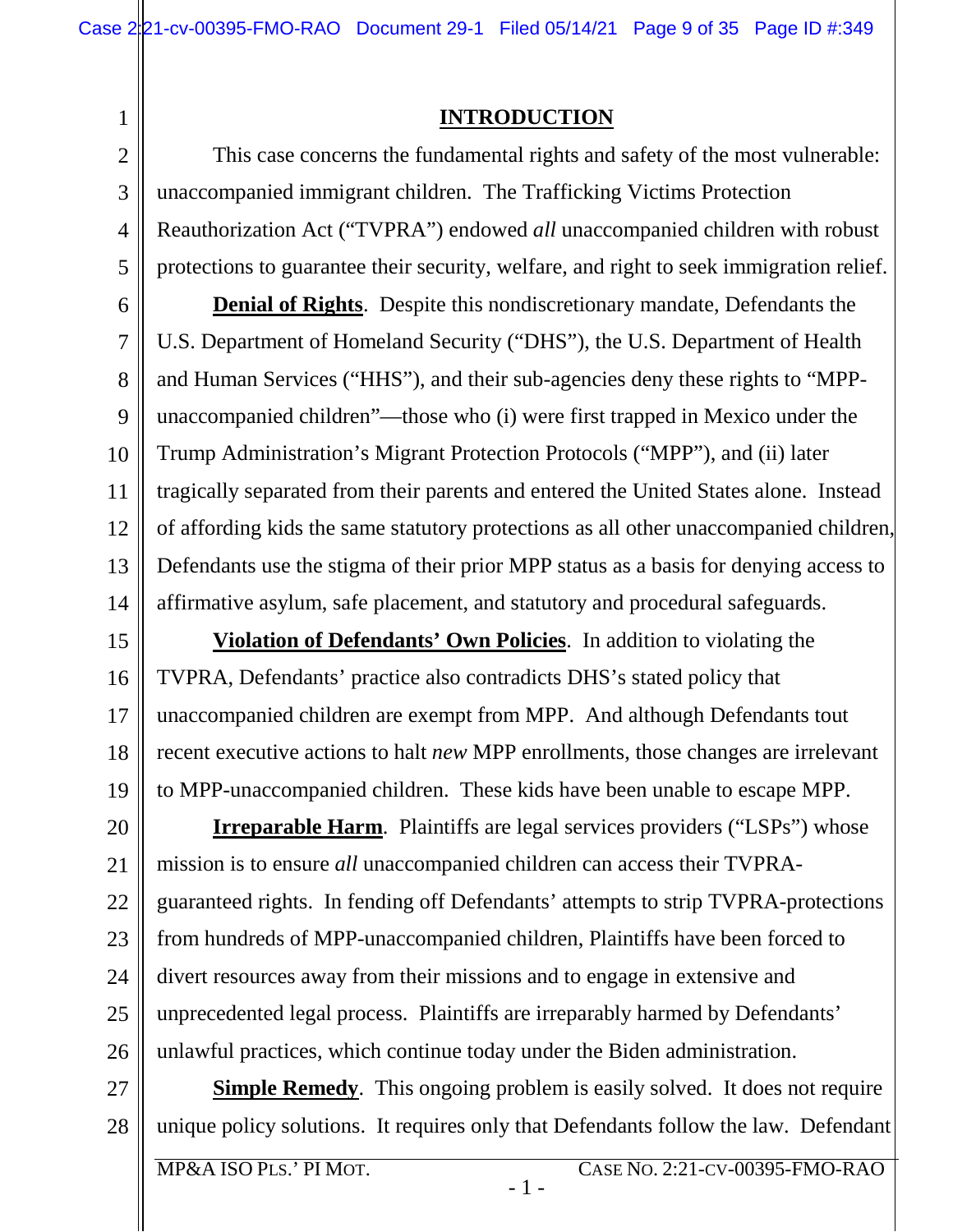1 2 3 4 5 6 7 USCIS appears to recognize as much: in response to this litigation, USCIS updated its guidance to confirm *all* unaccompanied children—even those with MPP removal orders—are entitled to access affirmative asylum under the  $TVPRA$ <sup>1</sup>. Defendants refuse, however, to guarantee that MPP-unaccompanied children will have full access to the affirmative asylum process and not be subject to further MPP proceedings and removals while exercising their rights. The TVPRA requires that all Defendants comply with their obligations to vulnerable unaccompanied children.

8 9 10 11 12 13 14 **An Injunction Is Essential**. Defendants' unexplained decision to subject MPP-unaccompanied children to MPP and deny them TVPRA rights is arbitrary and capricious and contrary to law in violation of the APA. Moreover, it denies these children their liberty interest in TVPRA-entitlements in violation of the Due Process Clause. Because Defendants' Practice (defined below) threatens irreparable harm to Plaintiffs' organizational mission and to MPP-unaccompanied children, and the public interest favors an injunction, the Court should enjoin Defendants.

### **BACKGROUND**

### **A. The TVPRA Grants All Unaccompanied Children Inalienable Rights and Protections Regardless of Prior Immigration History**

In 2008, Congress passed the TVPRA to protect unaccompanied children<sup>2</sup> from trafficking, exploitation, and other dangers. The TVPRA provides a suite of substantive and procedural rights to safeguard the health and welfare of unaccompanied children as they navigate the immigration process. These rights are mandatory and apply without exception to all unaccompanied children. *See* 8 U.S.C. §§ 1229; 1232; 8 C.F.R. § 1239.1(a).

<span id="page-9-0"></span>15

<span id="page-9-1"></span>16

17

18

19

20

21

22

<sup>24</sup>  25 26  $\overline{a}$ <sup>1</sup> Plaintiffs move against all Defendants except U.S. Citizenship and Immigration Services ("USCIS") and Tracy Renaud. While USCIS's action does not resolve Plaintiffs' claims, it obviates the need for preliminary relief from those Defendants.

<sup>27</sup>  28 <sup>2</sup> An unaccompanied child "has no lawful immigration status in the United States;" has not turned 18 years old; and has "no parent or legal guardian in the United States [] available to provide care and physical custody."  $6$  U.S.C.  $\S$  279(g).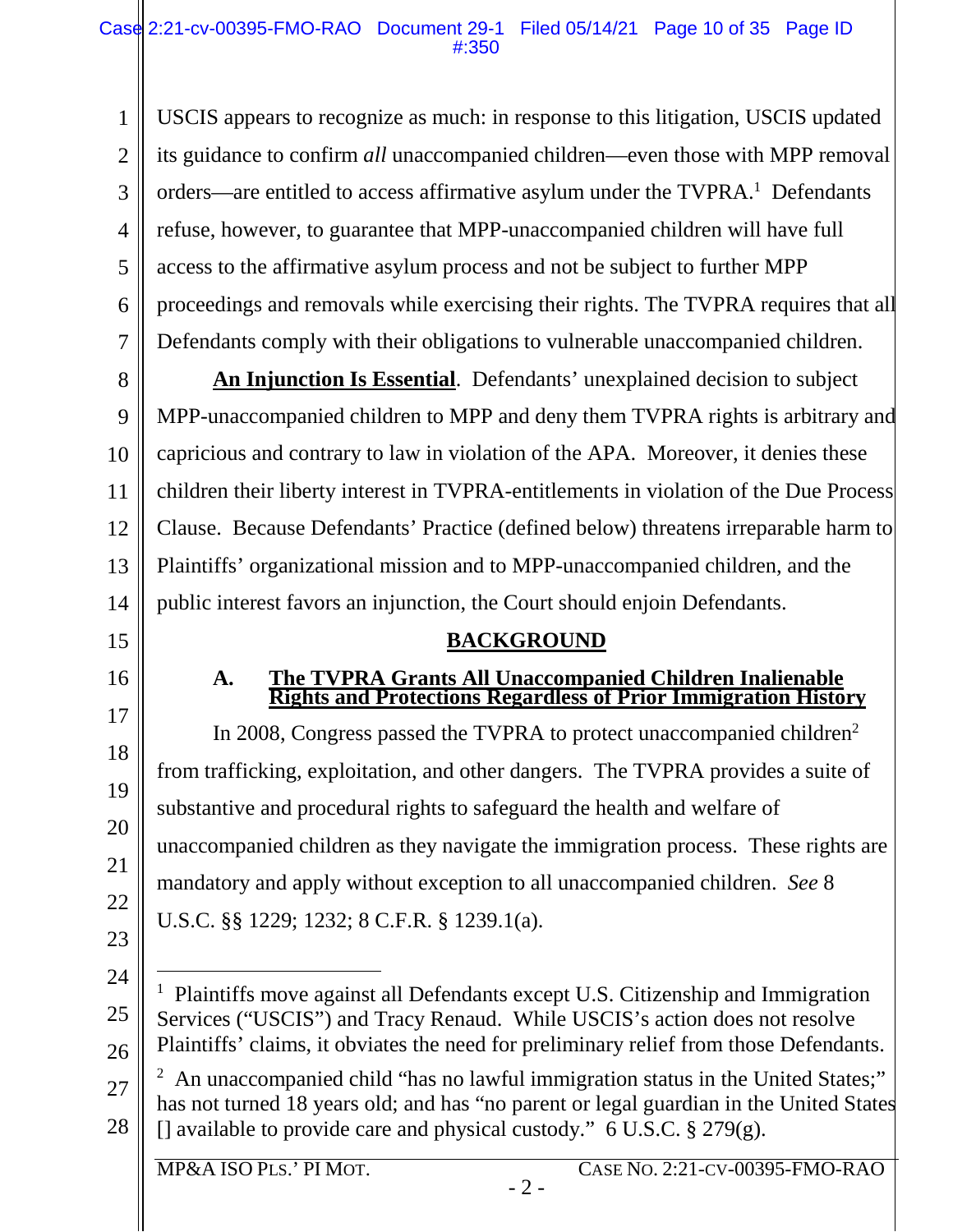#### Case 2:21-cv-00395-FMO-RAO Document 29-1 Filed 05/14/21 Page 11 of 35 Page ID #:351

1 2 3 4 5 6 7 8 9 10 11 12 Relevant here, the TVPRA guarantees unaccompanied children access to counsel "to the greatest extent practicable"; exempts children from typical deadlines for seeking asylum; and grants USCIS initial jurisdiction of an unaccompanied child's asylum application that shall be governed by regulations accounting for the "specialized needs" of unaccompanied children throughout the asylum process. 8 U.S.C. §§ 1158 (a)(2)(E), (b)(3)(C); 1232(c)(5), (d)(8); *see also* Ex. A.<sup>3</sup> The TVPRA also protects unaccompanied children from reinstatement of prior removal orders and offers a second opportunity to seek asylum and other affirmative relief in age-appropriate proceedings under Section 240 of the Immigration and Nationality Act. 8 U.S.C. § 1232(a)(5)(D). If a child is ordered removed, DHS and HHS must ensure "safe and sustainable repatriation" to the child's home country, including placement with the child's family or guardian. *Id.*  $\S$ § 1232(a)(2), (a)(5), (c)(1).

13 14 15 16 17 18 19 20 In creating these rights, Congress's purpose was "quite clearly to give unaccompanied minors more protection, not less" than that available to similarlysituated adults—avoiding to the greatest extent possible the chance the United States would return these children to danger. *Flores v. Sessions*, 862 F.3d 863, 880 (9th Cir. 2017) (quoting H.R. Rep. 110-430, at 57 (2007)). As Senator Feinstein noted, the TVPRA represented an "important step" to protecting "the most vulnerable" and to fulfilling the country's "special obligation to ensure that these children are treated humanely and fairly." 154 Cong. Rec. S10886 (daily ed. Dec. 10, 2008).

<span id="page-10-0"></span>21

22

23

24

25

### **B. Defendants Are Responsible for Implementing the TVPRA**

Recognizing the difficulty unaccompanied children face in navigating the complex U.S. immigration system, Congress also required DHS and HHS to develop policies to enable these children to access those rights and processes mandated by the TVPRA. *See*, *e.g.*, 8 U.S.C. § 1232(a)(1), (c)(1), (d)(8).

26

27

 $\overline{a}$ 

DHS executes its TVPRA obligations through its sub-agencies Immigration

28 <sup>3</sup> All Exhibits ("Ex.") are attached to the Declaration of Stephen Blake, filed concurrently herewith.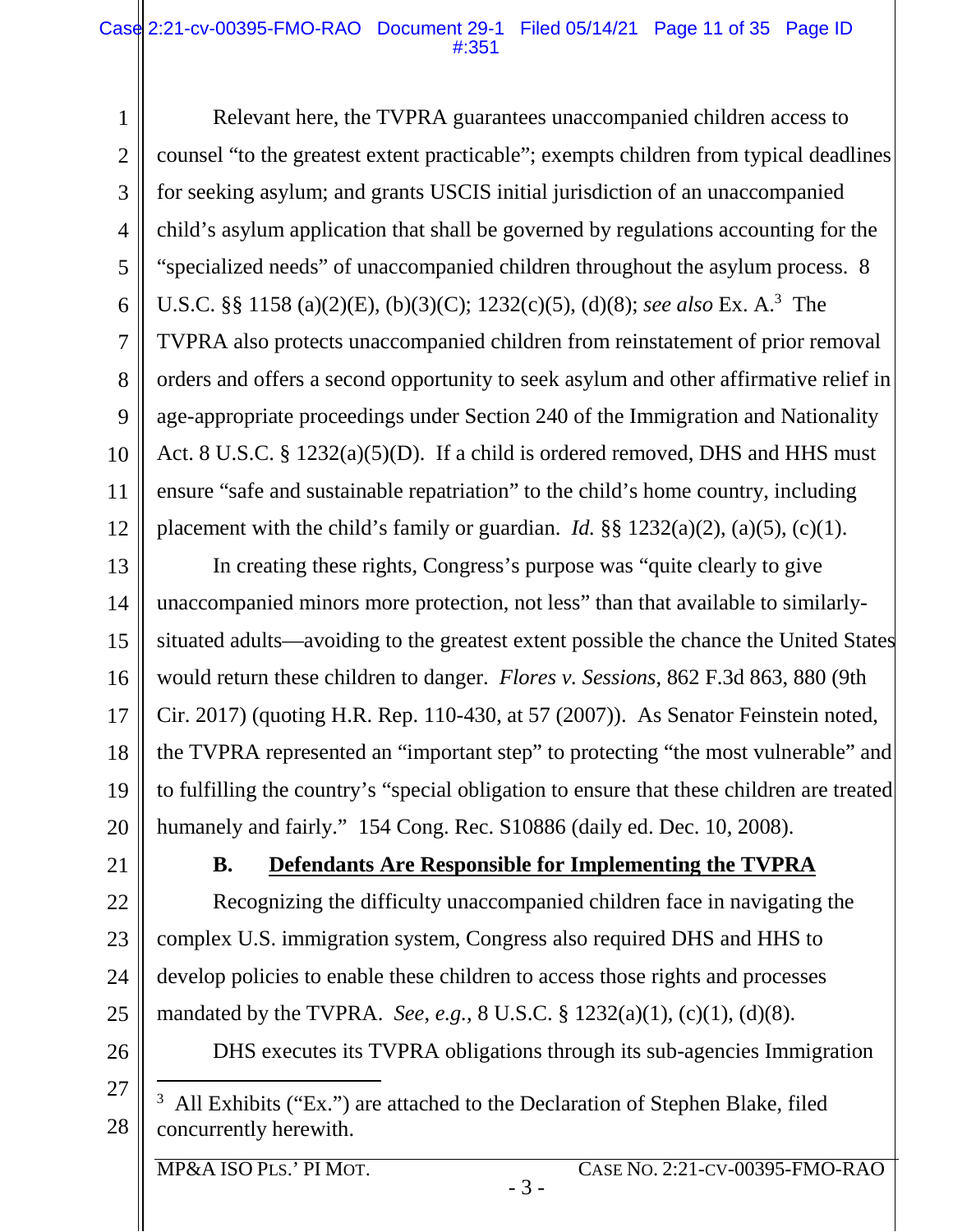1 2 3 4 5 6 7 8 9 10 11 Customs and Enforcement ("ICE"), Customs and Border Protection ("CBP"), Enforcement and Removal Operations ("ERO"), and USCIS, each of which has implemented its own TVPRA-specific policies. Relevant here, ICE, CBP, and ERO must comply with the procedures set forth in the Juvenile and Family Residential Management Unit Field Office Coordinator Handbook ("JFRM"). Among other things, the JFRM requires: (i) CBP to identify and designate an unaccompanied child upon apprehension, and log such findings in shared databases (Ex. B); (ii) ERO to quickly transfer the child to ORR after issuance of a legally sufficient charging document, or Notice to Appear ("NTA") (*id.*); (iii) ERO to notify ICE of the child's custody status and location, (Ex. D); and (iv) where appropriate, ERO to safely repatriate a child to her country of origin (Ex. B).

12 13 14 15 HHS executes its TVPRA duties through its sub-agency Office of Refugee Resettlement ("ORR"), which is responsible for sheltering unaccompanied children. ORR's policy manual requires that ORR place children in the "least restrictive setting" and promptly release them to a suitable sponsor.  $8 \text{ U.S.C.} \$   $1232(c)(2)(\text{A})$ .

#### **C. Plaintiffs Are LSPs That Help Fulfill Congress's Intent to Ensure Unaccompanied Children Are Afforded Their TVPRA Rights**

18 19 20 21 22 23 24 To effectuate Congress's mandate that unaccompanied children have counsel to the greatest extent practicable, ORR sub-contracts with non-profit LSPs like Plaintiffs. 8 U.S.C. § 1232(c)(5); Ex. E. Plaintiffs together serve the majority of the tens of thousands of unaccompanied children who enter annually. Ex. F. Plaintiffs pursue immigration relief for these children under the TVPRA and help ensure due process in their immigration proceedings. Ex. G; ImmDef Decl. I ¶ 13; ProBAR Decl. ¶ 4; RAICES Decl. ¶ 7; Door Decl. ¶ 7.<sup>4</sup>

25

<span id="page-11-0"></span>16

17

26 27 28 4 "ImmDef Decl. I" refers to the Declaration of Yliana Johansen-Mendez; "ImmDef Decl. II" refers to the Declaration of Marion Donovan-Kaloust; "ProBAR Decl." refers to the Declaration of Carly L. Salazar; "RAICES Decl." refers to the Declaration of Michelle Garza; "Door Decl." refers to the Declaration of Hannah P. Flamm; "NIJC Decl." refers to the Declaration of Ashley Huebner; "KIND Decl." refers to the Declaration of Maria Odom; ; "Young Center Decl." refers to the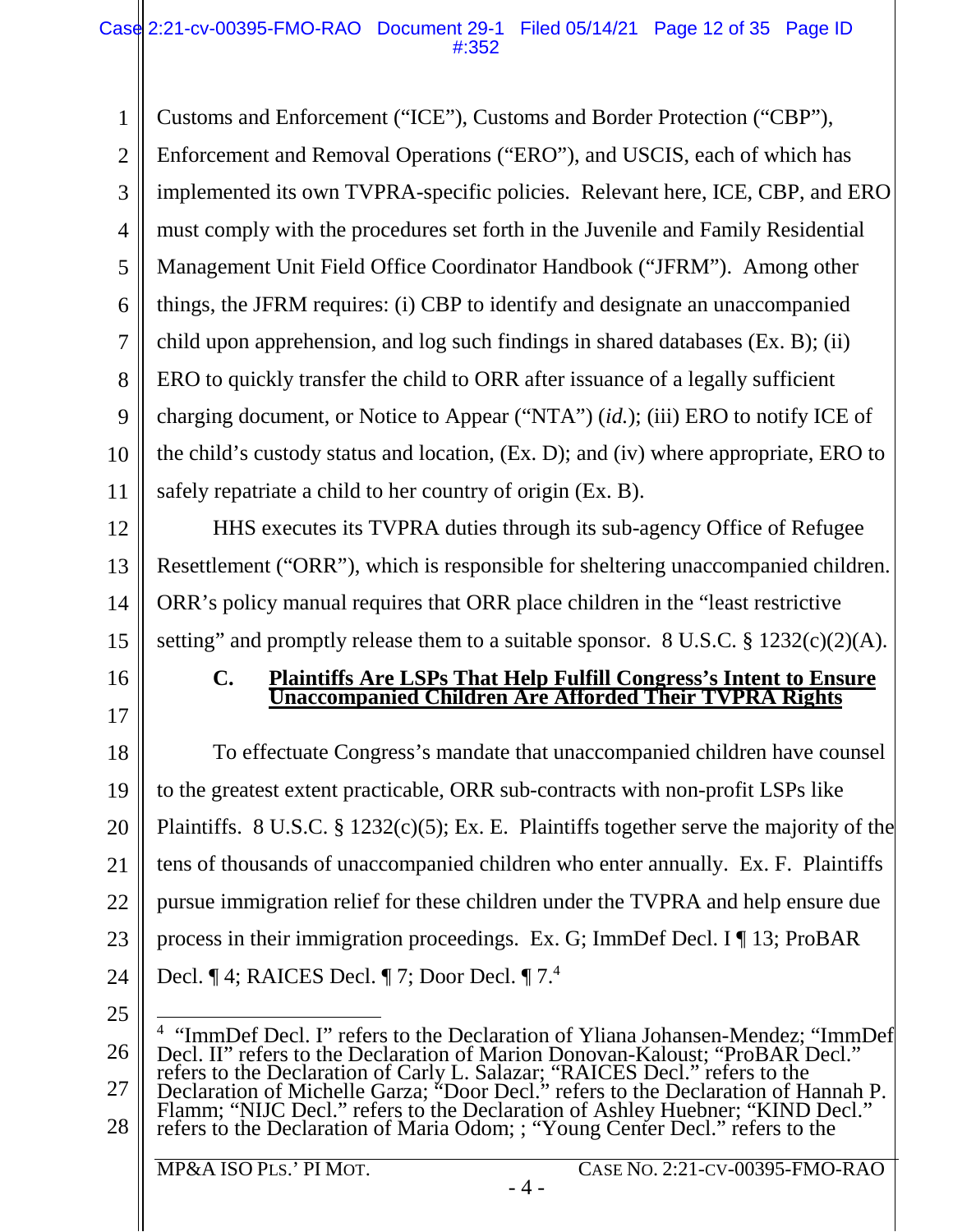1 2 3 4 5 6 7 8 9 10 Plaintiffs first interface with unaccompanied children after they enter ORR custody. If a child meets Plaintiffs' criteria for representation, Plaintiffs begin evaluating the child's eligibility for relief, preparing applications for relief, and appearing as counsel for the child in TVPRA proceedings. Door Decl. ¶¶ 7-9; ImmDef Decl. I ¶¶ 13-15. Plaintiffs' resources, staffing, and programs are designed to serve high volumes of children who require trauma-sensitive assistance and representation in their immigration proceedings. Door Decl. ¶¶ 48-53; ImmDef Decl. II ¶ 19; ProBAR Decl. ¶¶ 3-7. Plaintiffs have built their service models around the expectation that Defendants will adhere to their statutory duties under the TVPRA for all unaccompanied children, regardless of immigration history. *Id.*

- <span id="page-12-0"></span>11
- 12

### **D. DHS Violates the TVPRA and its MPP Policy By Subjecting Unaccompanied Children to MPP**

13 14 15 16 17 18 19 20 21 22 23 24 25 In January 2019, DHS began implementing the Migrant Protection Protocols, a policy under which asylum seekers at the border received NTAs ordering them to appear in stripped-down immigration court proceedings (referred to in the FAC as MPP-NTAs) and then were immediately returned to Mexico. MPP drove those searching for safety into squalid camps and an ever-present threat of danger, including kidnapping for ransom, rape, assault, exposure to the elements, and malnutrition. Exs. L; M; I. This government-created humanitarian disaster forced some children to separate from their families and later reenter the United States on their own. Ex. I. As a result, Plaintiffs began encountering unaccompanied children who were previously in MPP proceedings as derivatives of adult family members: MPP-unaccompanied children. ImmDef Decl. I ¶ 17; RAICES Decl. ¶ 13. After implementing MPP, DHS unequivocally proclaimed that "[u]naccompanied [] children . . . will not be subject to MPP." Exs. C, J–K. But

26 that is not the reality. As discussed below, Defendants subject MPP-unaccompanied

- 27
- 28 l Declaration of Mari Dorn-Lopez; and "GHIRP Decl." refers to the Declaration of Elizabeth Sanchez-Kennedy. All declarations are filed with this Motion.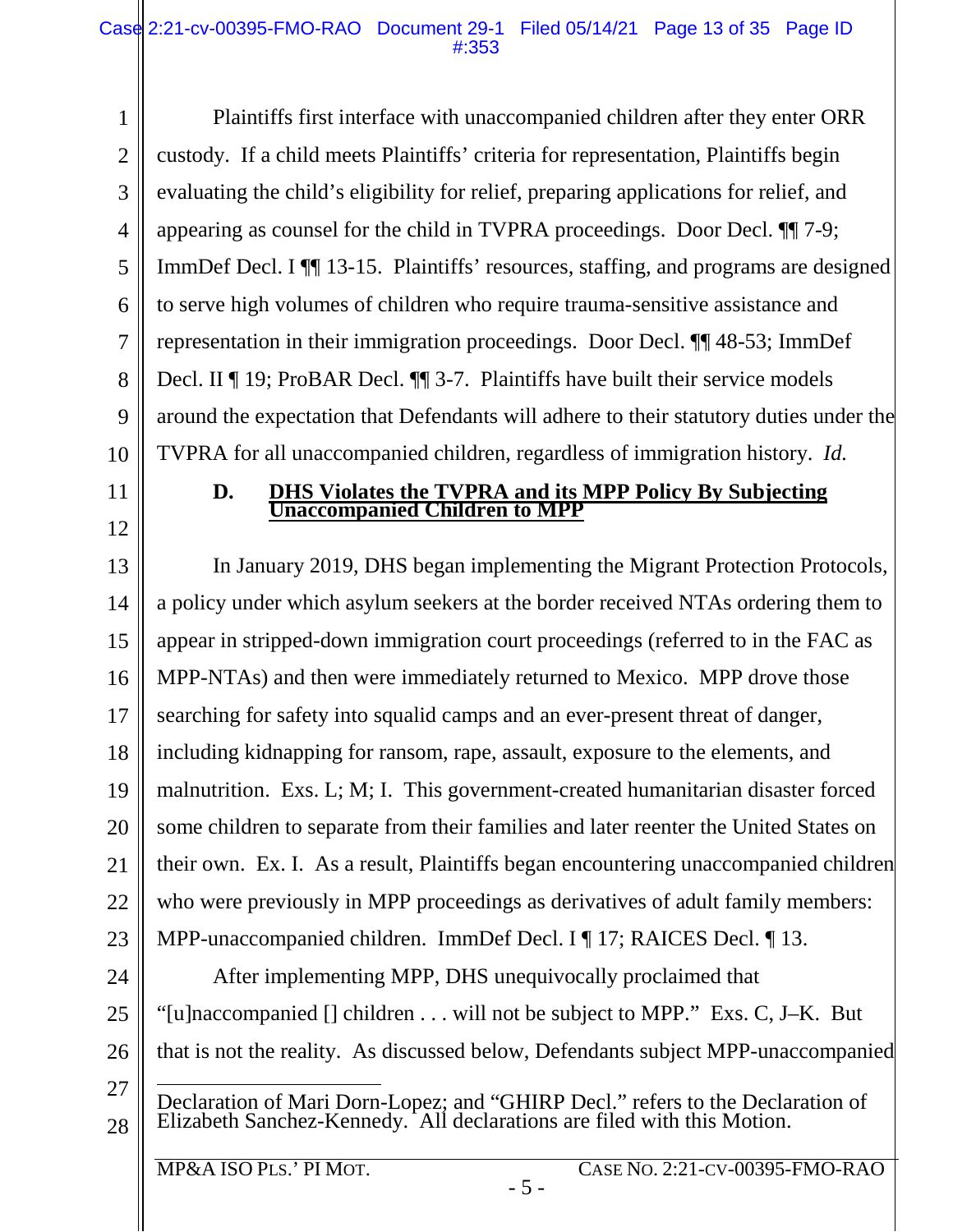1 2 3 4 5 6 7 8 9 10 11 12 13 children to MPP and, in so doing, deny them their rights under the TVPRA by, among other things, (i) failing to issue legally sufficient NTAs based on the child's most recent entry; (ii) unreasonably delaying a child's release to a sponsor; (iii) ordering a child removed *in absentia* in MPP proceedings while the child is in ORR custody; (iv) enforcing MPP removal orders while the child is in ORR custody; (v) failing to safely repatriate children removed from the U.S.; and (vi) failing to ensure a child's access to affirmative asylum (collectively referred to as the "Practice"). ImmDef Decl. I ¶¶ 19-27; RAICES Decl. ¶¶ 8, 13-22, 40-53, 65-68. This Practice has led to more than 700 children—some as young as five—being denied TVPRA rights. Ex. L; ProBAR Decl. ¶ 6. Plaintiffs have and continue to be forced to divert scarce resources and undertake extraordinary measures to defend these vulnerable children from Defendants' unlawful Practice. Door Decl. ¶¶ 48-73; ImmDef Decl. II ¶¶ 32-67; RAICES Decl. ¶¶ 58-64.

<span id="page-13-0"></span>14

15

#### 1. **Many MPP-Unaccompanied Children Do Not Receive NTAs Reflecting their Most Recent Entry**

16 17 18 19 20 21 22 23 24 25 After CBP designates a child "unaccompanied," ERO must issue and serve a new, legally sufficient NTA (referred to in the FAC as a TVPRA-NTA) on the child before initiating transfer to ORR custody. Ex. B. Before MPP, Plaintiffs could generally rely on ERO to issue and serve all unaccompanied children, even those with prior entries or removal orders, with properly executed NTAs reflecting their most recent entry and "unaccompanied" status. ImmDef Decl. II ¶ 13; ProBAR Decl.  $\P$  9-13. Plaintiffs rely on an NTA for information about the child, her arrival, and her immigration history, all of which is critical to Plaintiffs' ability to provide informed counsel, especially to tender-age children who cannot fully convey these facts on their own. ProBAR Decl. ¶¶ 9-13; RAICES Decl. ¶ 25.

26 27 28 Beginning in Fall 2019, however, Plaintiffs noticed unaccompanied children arriving in ORR custody without NTAs reflecting their most recent entry as unaccompanied children. After extensive investigation, Plaintiffs discovered that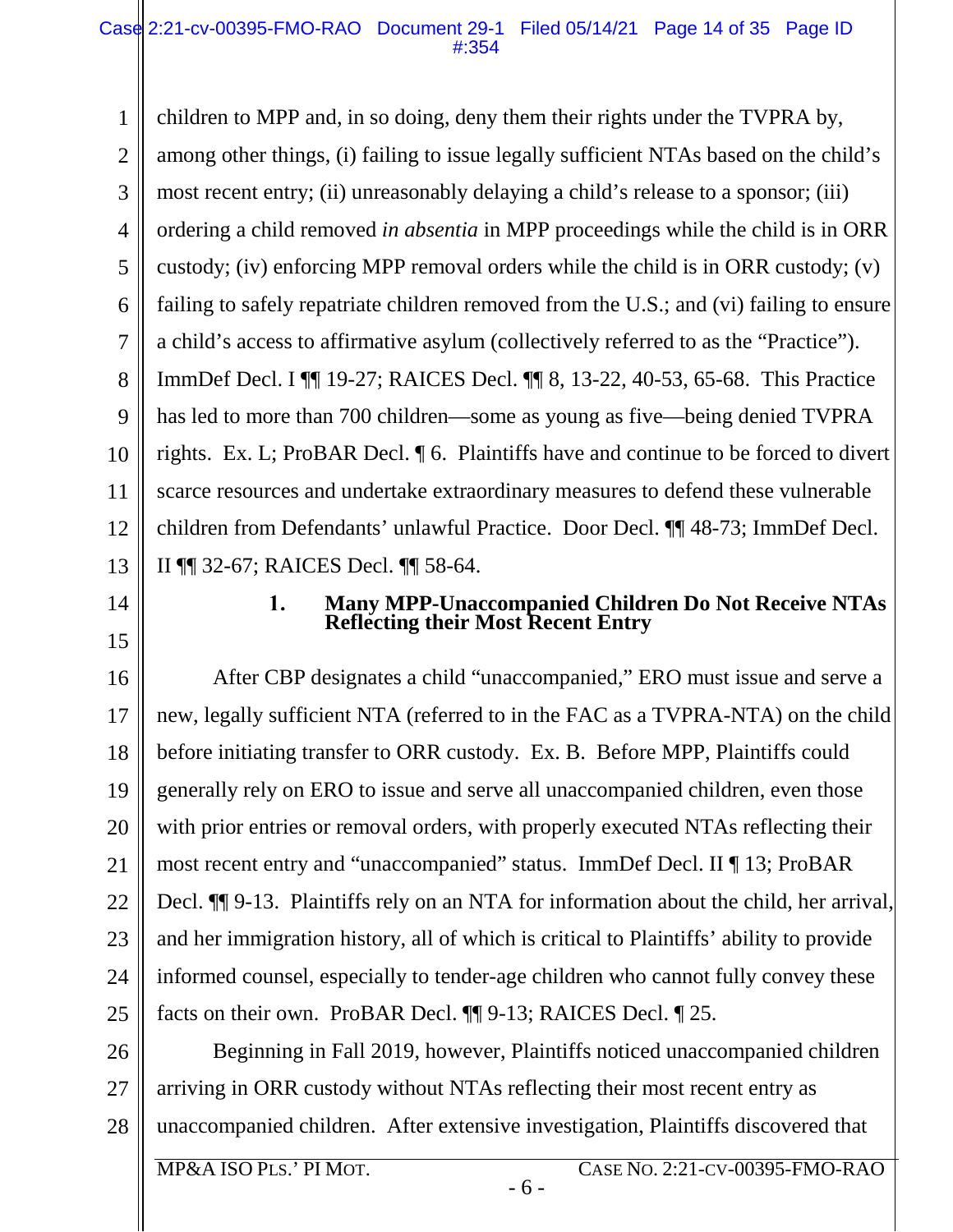1 2 3 4 5 6 7 8 9 ERO was not consistently issuing and serving MPP-unaccompanied children new NTAs. ImmDef Decl. I ¶¶ 20-21; ProBAR Decl. ¶¶ 11-13; RAICES Decl. ¶¶ 23-25; Door Decl. ¶ 57; KIND Decl. ¶ 19. This failure, which continues today, deprives Plaintiffs of information crucial to pursuing immigration relief. Door Decl. ¶¶ 57- 59; ImmDef Decl. II ¶¶ 25, 30; RAICES Decl. ¶¶ 23-29. ERO has yet to explain this marked shift in practice, ProBAR Decl. ¶¶ 11-13; ImmDef Decl. II ¶¶ 24-25, which has forced Plaintiffs to divert scarce resources toward investigating facts that ERO should provide under its own TVPRA-implementing policies, Door Decl. ¶ 61; ImmDef Decl. II ¶¶ 33-39; RAICES Decl. ¶¶ 23-29, 54-57.

<span id="page-14-0"></span>10

11

12

13

14

15

17

18

19

20

 $2.$ **MPP-Unaccompanied Children Are Not Promptly Released**  The TVPRA requires ORR to promptly place unaccompanied children in the "least restrictive setting" in the best interest of the child.  $8 \text{ U.S.C.} \$   $1232(c)(2)(\text{A})$ . Plaintiffs expect ORR to release unaccompanied children with suitable sponsors without unnecessary delay. Door Decl. ¶ 69; RAICES Decl. ¶ 51. For MPPunaccompanied children, however, ORR has delayed or outright refused to reunify some children with sponsors, especially if a child has an MPP removal order. 16 ProBAR Decl. ¶ 29; ImmDef Decl. II ¶¶ 61-66; Door Decl. ¶ 69; RAICES Decl. ¶¶ 51-53; KIND Decl. ¶ 17, NIJC Decl. ¶ 19. Prolonged periods in ORR detention are traumatic for kids and force Plaintiffs to engage in burdensome "reunification advocacy" and motion practice. ProBAR Decl. ¶ 29; ImmDef Decl. I ¶ 22.

<span id="page-14-1"></span>21

# 22

- 23
- 24
- 25
- 27

#### $3.$ **MPP-Unaccompanied Children Are Ordered Removed** *in Absentia* **While in ORR Custody**

26 28 Defendants' data-sharing policies ordinarily safeguard against issuance of *in absentia* removal orders for unaccompanied children in federal custody: CPB must log a child's status in shared databases. ERO discloses a child's custody status and location to ICE, which then informs the immigration court so that the child will not be ordered removed *in absentia*. ImmDef Decl. I ¶¶ 24-25. ICE typically moves to change venue to the child's current jurisdiction. *Id.*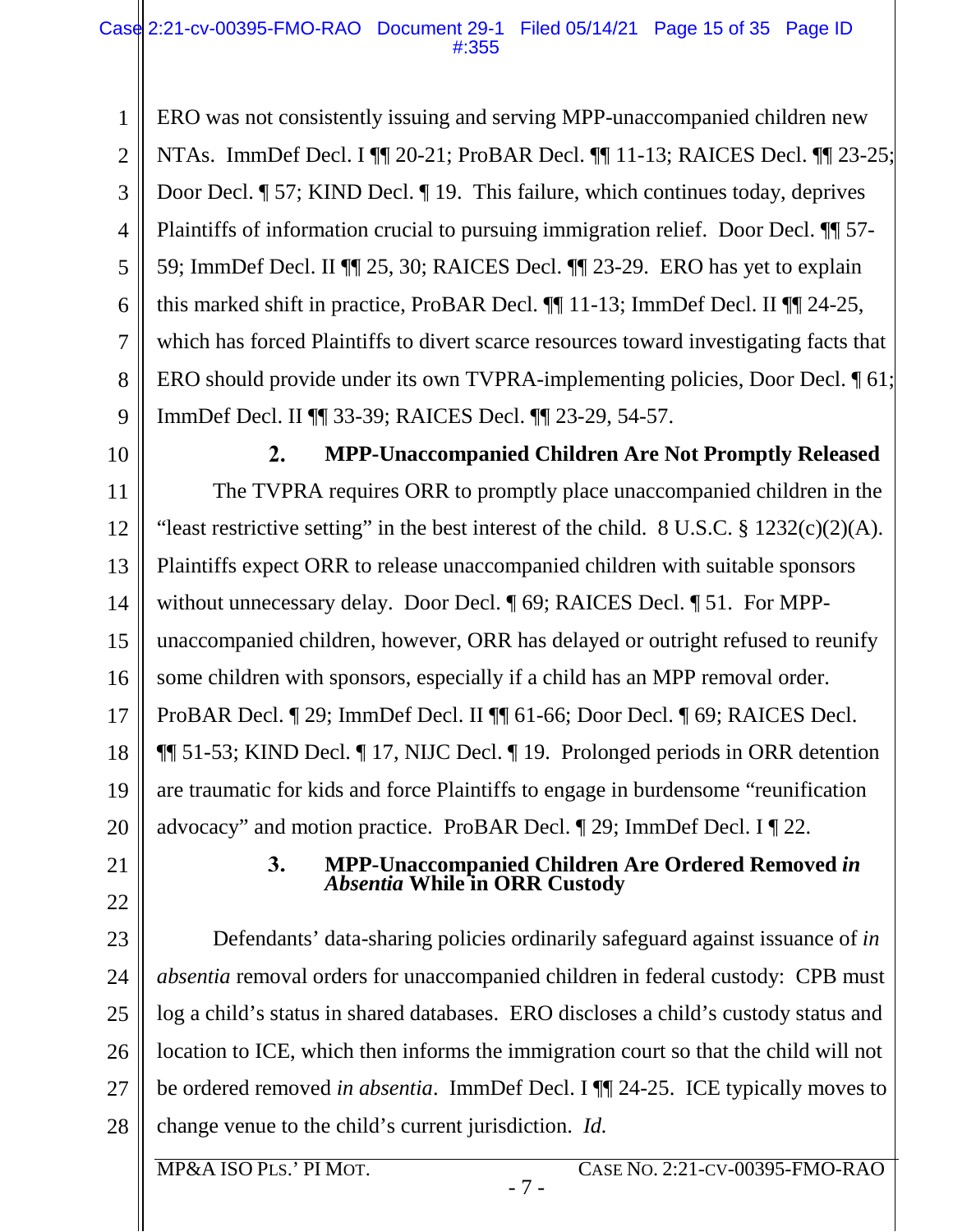1 2 3 4 5 6 7 8 In Plaintiffs' experience, however, Defendants ignore these reporting obligations for MPP-unaccompanied children. ImmDef Decl. I ¶¶ 24-25. As a result, MPP immigration judges have repeatedly entered *in absentia* removal orders against children who were in ORR custody when their hearings occurred. RAICES Decl. ¶¶ 13-14, 40-47; ImmDef Decl. I ¶ 25; KIND Decl. ¶ 15. These children are then at imminent risk of removal—indeed, some have been removed—before they can exercise their TVPRA rights, including the right to apply for affirmative asylum before USCIS. ProBAR Decl. ¶¶ 12, 19, 22-23, 28, 33; Door Decl. ¶¶ 20-21.

<span id="page-15-0"></span>9

10

#### $4.$ **MPP-Unaccompanied Children Are Prosecuted Under MPP and Deprived Their TVPRA Rights and Protections**

11 12 13 14 15 16 MPP immigration proceedings are materially different from TVPRA proceedings. MPP proceedings do not offer children the host of protections guaranteed under the TVPRA: individuals subjected to MPP have no meaningful access to counsel and cannot seek affirmative asylum before USCIS, and their cases are not adjudicated under child-centric standards.<sup>5</sup> *Compare* 8 U.S.C. § 1225(b)(2)(C), *with* 8 U.S.C. § 1158, 1232.

17 18 19 20 21 22 23 24 25 While Defendants purport to comply with the TVPRA by exempting unaccompanied children from MPP, Defendants do not follow their own policy. To the contrary, DHS prioritizes the summary removal of MPP-unaccompanied children without providing them access to the full array of TVPRA benefits to which they are entitled, including the opportunity to seek affirmative asylum before USCIS under child-centric standards. RAICES Decl. ¶¶ 8, 48-53; ImmDef Decl. I ¶¶ 26-27. As a result, Plaintiffs' clients have repeatedly faced removal pursuant to MPP removal orders, and Plaintiffs have been forced to engage in extensive and duplicative litigation to prevent such removals. ProBAR Decl. ¶ 28; Door Decl.

<sup>27</sup>  28  $\overline{a}$ <sup>5</sup> The differences do not end there. For example, MPP NTAs can list the time and location of hearings as "Facebook." RAICES Decl. ¶ 34. MPP records and transcripts are often impossible to obtain. *Id*. ¶¶ 37–38, 45.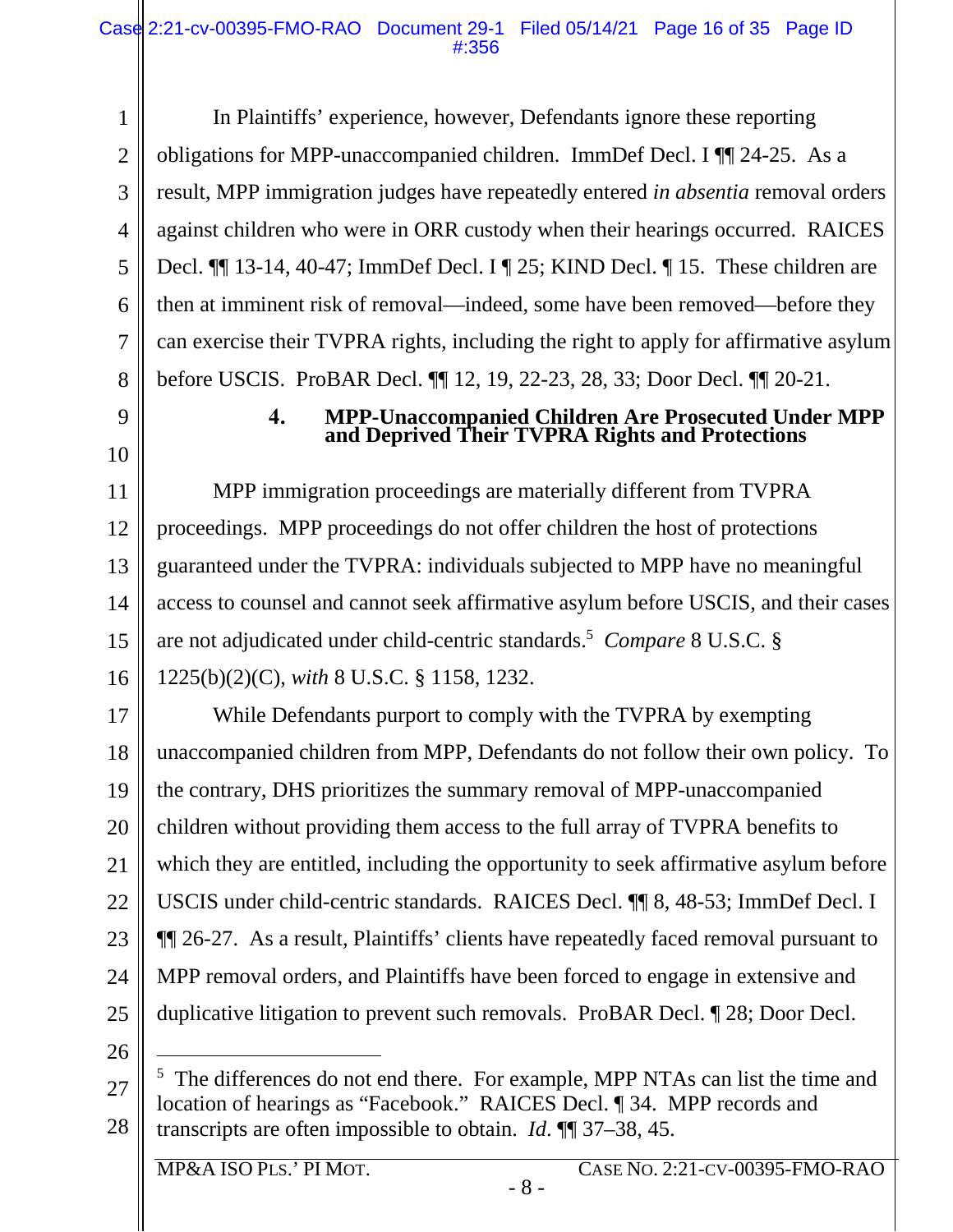¶¶ 16-27; RAICES Decl. ¶¶ 15-22, 40-47, 60-64; ImmDef Decl. I ¶¶ 22-27, 31-38.

2 3 4 5 6 7 8 9 10 11 12 13 14 15 16 17 18 19 20 21 22 23 A single example illustrates the trauma these children face, the burden Plaintiffs must undertake when their clients are prosecuted under MPP, and the vastly divergent outcomes for children who are subjected to MPP rather than being afforded their TVPRA rights: The Door represents an unaccompanied child, A.D.R.S., who was enrolled in MPP with her mother after fleeing horrific violence in Honduras. Door Decl. ¶¶ 28-31. After an MPP judge ordered them removed, A.D.R.S. and her mother were tragically separated and this 14-year-old child entered the United States alone as an "unaccompanied child." *Id*. ¶ 33. When The Door discovered A.D.R.S.'s MPP removal order, it filed several motions for relief, including a motion to reopen A.D.R.S.'s MPP proceedings. *Id*. ¶¶ 34-42. DHS opposed them all. *Id*. Within *hours* of the MPP court's order denying the motion to reopen (and before the denial was served on either party), ERO signed a warrant of removal and then tried to remove A.D.R.S. at 3 a.m. that same night. *Id*. ¶¶ 36-37. The Door engaged in emergency motion practice, obtaining a midnight temporary restraining order barely before A.D.R.S.'s flight was scheduled to take off, and then filing an emergency application for habeas relief and an appeal of the immigration judge's denial. *Id*. ¶¶ 37-43. This burdensome litigation was only necessary because DHS subjected A.D.R.S. to MPP rather than afford her TVPRA rights. *Id*. ¶¶ 45-46. A.D.R.S. was ultimately granted asylum when she was permitted to seek relief in the child-centric process contemplated by the TVPRA—but she would have never obtained such relief if The Door had left Defendants' Practice unchecked and diverted its resources to prevent removal. *Id*. ¶ 37, 43-44.

24 25 26 27 28 Thus, after immeasurable trauma and uncertainty, A.D.R.S. finally obtained relief—but Plaintiffs still have not. For each "success" story like A.D.R.S.'s, there are countless stories of children being denied their due process and statutory protections. Because of the unpredictable process DHS has employed to remove MPP-unaccompanied children with MPP removal orders, Plaintiffs have had to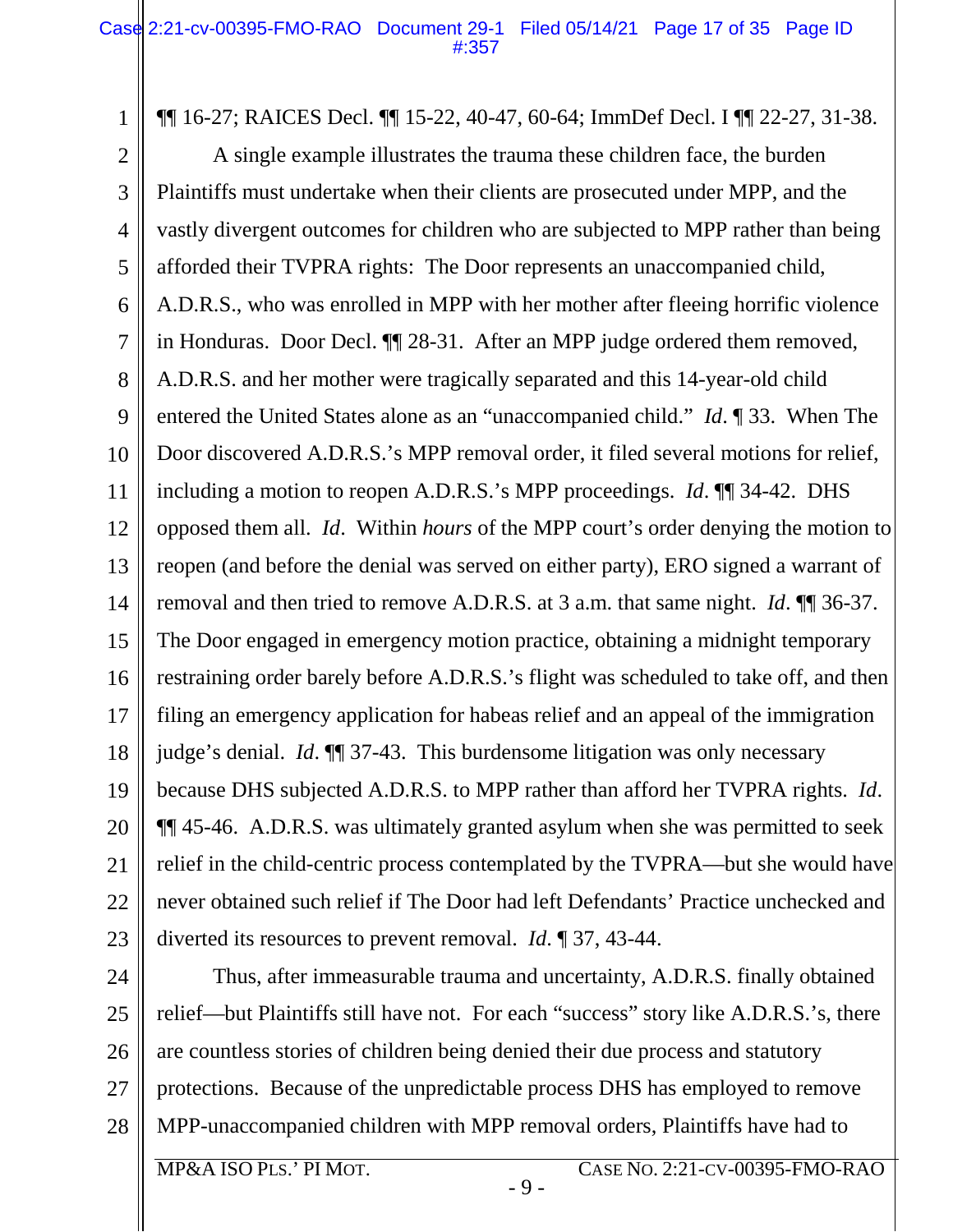1 2 3 4 5 6 7 8 9 undertake resource-intensive investigation and advocacy to discover removal orders (ProBAR Decl. ¶¶ 15, 19-20; RAICES Decl. ¶¶ 13-30, 40-47, 54-65; ImmDef Decl. I ¶¶ 29-38; ImmDef Decl. II ¶¶ 33-60; Door Decl. ¶¶ 55-58), and burdensome litigation, including filing motions to reopen, change venue, or terminate MPP proceedings, to safeguard their clients' ability to access relief under the TVPRA (ProBAR Decl. ¶¶ 20-29; RAICES Decl. ¶¶ 16-39; ImmDef Decl. II ¶¶ 42- 46; Door Decl. ¶¶ 59-61). Defendants' actions have strained Plaintiffs' staffing and diverted resources away from other clients. ProBAR Decl. ¶¶ 29-32; RAICES Decl. ¶¶ 14, 27, 54-64; ImmDef Decl. II ¶¶ 43, 57, 68-74; Door Decl. ¶¶ 71-73.

<span id="page-17-0"></span>10

5. **MPP-Unaccompanied Children Are Not Safely Repatriated**  The TVPRA requires safe repatriation of unaccompanied children who either 11 elect voluntary departure or whom DHS seeks to remove upon a child's exhaustion 12 of relief. 8 U.S.C.  $\S\S 1232(a)(2)$ , (c)(1), (a)(5). To ensure safe repatriation, ERO's 13 policies and procedures require a multi-step investigatory process that considers 14 15 country conditions, a child's kinship ties in his or her home country, and the possibility of safe return. Ex. B. For MPP-unaccompanied children, however, 16 Plaintiffs are informed and believe that ERO fails to undertake even the most 17 18 rudimentary precautionary measures, such as consulting the child's attorney or 19 referencing the State Department's Country and Trafficking Reports. *See* GHIRP 20 Decl. ¶ 9. This exposes children to dangerous conditions upon return to their countries of origin and ignores that the child's family may be in Mexico awaiting 21 MPP proceedings. *See* GHIRP Decl. ¶¶ 9, 12, 14. Defendants are effectively 22 "removing very young children to no one," and threatening these children's welfare. 23 24 KIND Decl. ¶ 24. Defendants' failure also requires Plaintiffs to intervene and undertake extreme efforts to ensure a child's safety. ProBAR Decl. ¶ 28; Door 25 Decl. ¶¶ 16-24; GHIRP Decl. ¶¶ 6, 8, 10-11, 13, 15; Young Center Decl. ¶20-21, 26 36-38, 40-46. 27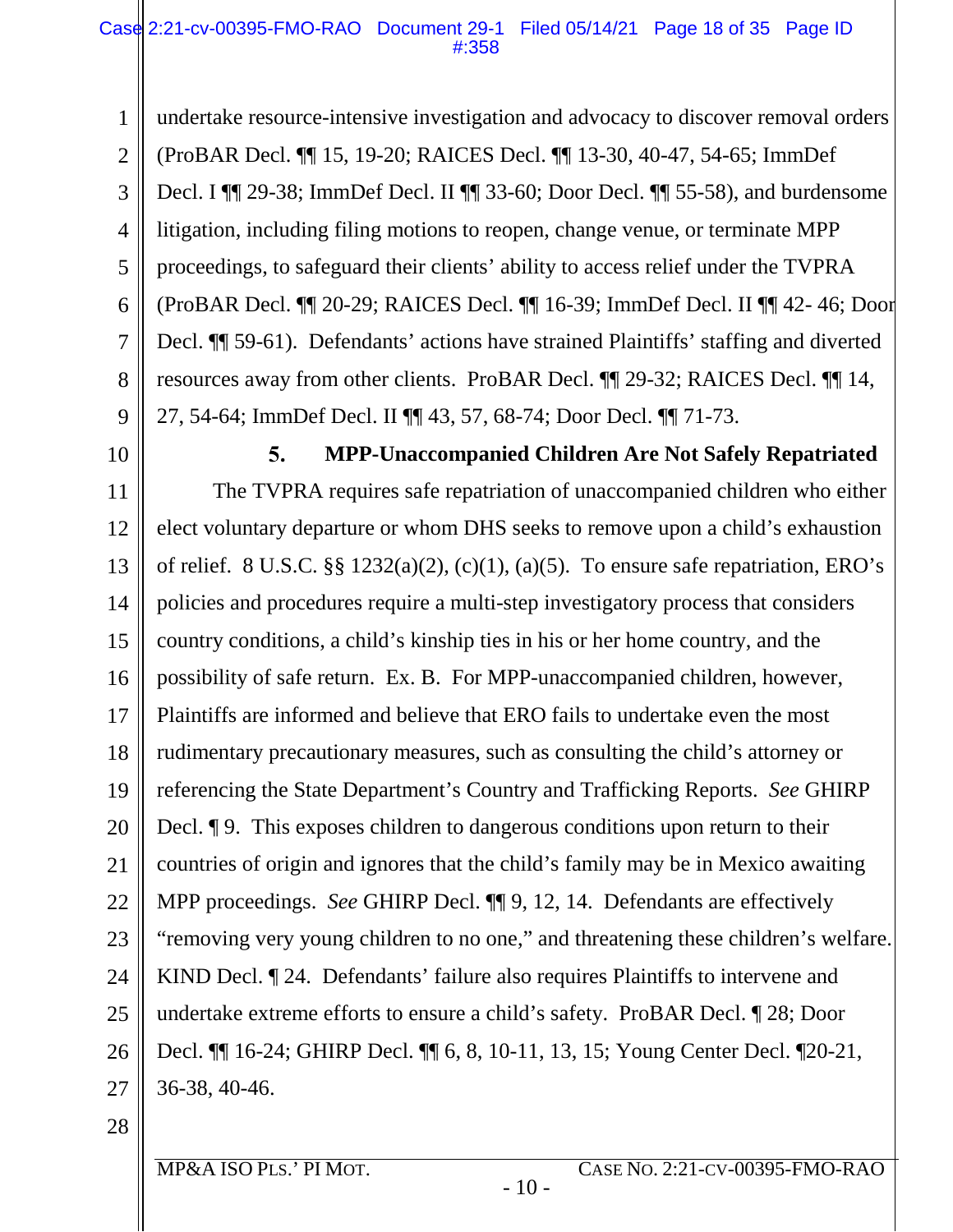2

<span id="page-18-0"></span>1

#### 6. **MPP-Unaccompanied Children Have Not Had Guaranteed Access to Affirmative Asylum**

3 4 5 6 7 8 9 10 11 12 13 14 The TVPRA requires USCIS to take initial jurisdiction over asylum applications by *all* unaccompanied children. 8 U.S.C. § 1158(b)(3)(C). Indeed, in response to this lawsuit, USCIS issued updated guidance clarifying that it will accept initial jurisdiction over asylum applications filed by individuals in removal proceedings or with final removal orders if the applicant is under the age of eighteen or submits documentation reflecting the applicant's status as an unaccompanied child. Ex. N. USCIS's recent guidance makes clear that applications filed by unaccompanied children "enrolled in [MPP] should be processed in the same way" as applications filed by other unaccompanied children, *even if* the MPPunaccompanied child has a final removal order at the time of submission. *Id*. In short, USCIS concedes that *all* unaccompanied children are entitled to the affirmative asylum procedure required by the TVPRA.

15 16 17 18 19 20 21 22 However, this recent concession that MPP-unaccompanied children have affirmative asylum rights is meaningless in practice because Defendants continue to subject such children to MPP proceedings and removals *before* affirmative asylum claims can be heard. ImmDef Decl. I ¶ 27; Door Decl. ¶¶ 28-32; RAICES Decl. ¶¶ 48-50. Nor does USCIS's acknowledgment of its statutory duty remedy the harm to Plaintiffs, who still must race against the clock to prepare asylum applications without the benefit of the extended TVPRA timeline—before Defendants summarily remove vulnerable children under MPP. *Id*.

<span id="page-18-1"></span>23

24

#### **E. Despite the End of MPP, the Harm to Plaintiffs and MPP-Unaccompanied Children is Ongoing**

25 26 27 28 The Biden Administration's suspension of new enrollments in MPP and related executive policy changes offer Plaintiffs and MPP-unaccompanied children no aid. The MPP wind down does not apply to unaccompanied children who were previously enrolled in MPP and Defendants continue to enforce MPP orders against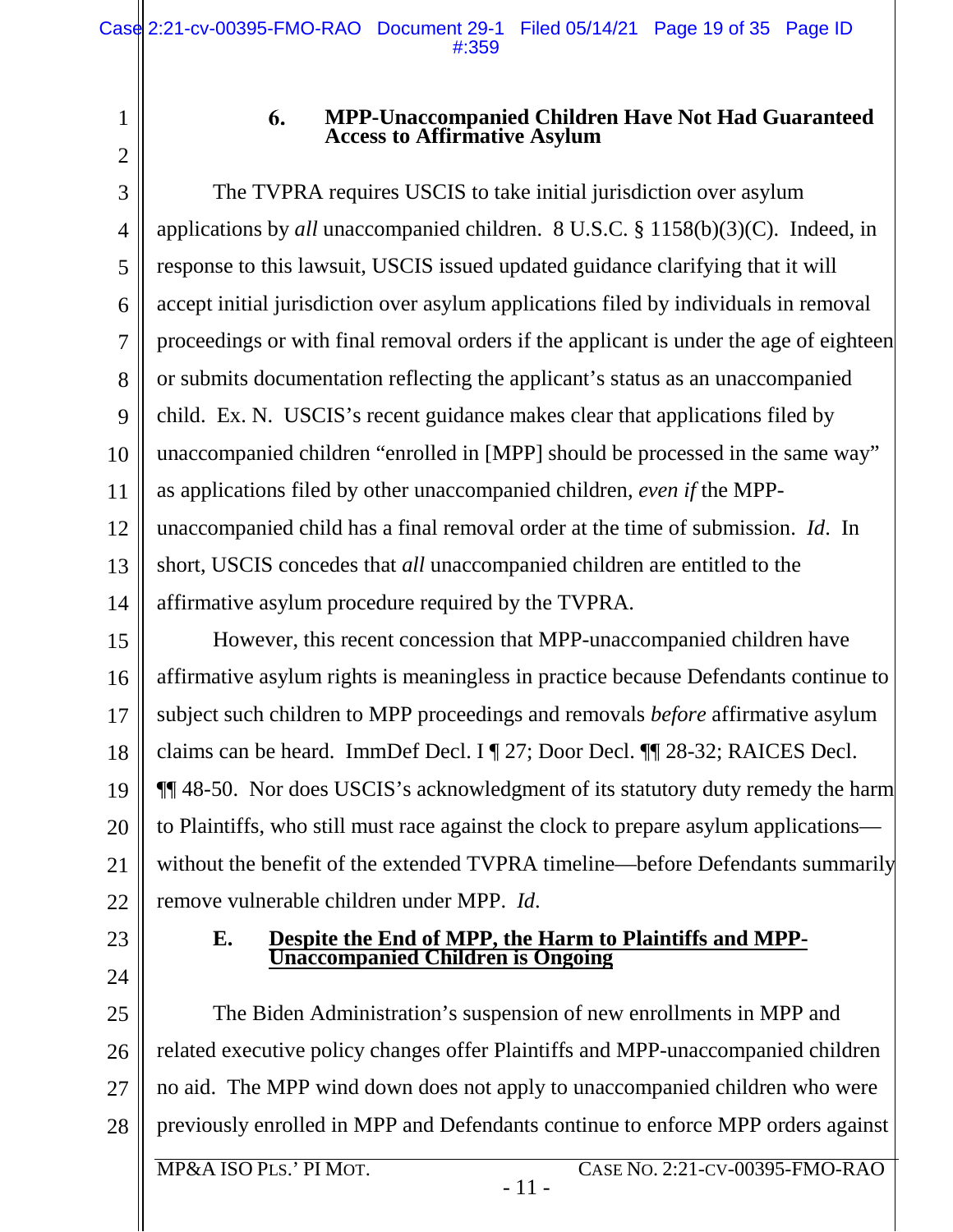1 2 3 4 5 6 7 these children. Plaintiffs still must divert resources to defend their clients to ensure they are afforded their rights under the TVPRA. ImmDef Decl. II ¶ 80; Door Decl. ¶ 73; RAICES Decl. ¶¶ 65-68; KIND Decl. ¶ 9. Indeed, as recently as April 2021, ProBAR has had to defend against removal of an MPP-unaccompanied child under an MPP removal order. ProBAR Decl. ¶ 35. Plaintiffs have no reason to believe that Defendants' Practice will end and will continue to suffer organizational harm while serving these vulnerable children.

**ARGUMENT** 

9 10 11 12 13 14 15 16 17 Preliminary injunctive relief is warranted if at least one Plaintiff shows that: (1) they are likely to succeed on the merits; (2) they are likely to suffer irreparable harm without preliminary relief; (3) the balance of equities tips in their favor; and (4) an injunction is in the public interest. *Winter v. Nat. Res. Def. Council*, 555 U.S. 7, 20 (2008). Alternatively, "serious questions going to the merits and a balance of hardships that tips sharply towards the plaintiff can support issuance of a preliminary injunction, so long as the plaintiff also shows that there is a likelihood of irreparable injury and that the injunction is in the public interest." *All. for the Wild Rockies v. Cottrell*, 632 F.3d 1127, 1135 (9th Cir. 2011).

18

<span id="page-19-0"></span>8

### <span id="page-19-1"></span>**I. PLAINTIFFS ARE LIKELY TO SUCCEED ON THE MERITS**

19 20 21 22 23 24 All unaccompanied children, regardless of their immigration history, are entitled to the protections set forth in the TVPRA and Defendants' implementing policies. The TVPRA expressly charges Defendants with nondiscretionary duties to provide these rights to unaccompanied child in their custody. Defendants' Practice deprives MPP-unaccompanied children of these protections, burdening Plaintiffs and harming their vulnerable clients.

<span id="page-19-2"></span>25

### **A. Defendants' Practice Violates the APA**

26 27 28 Defendants' Practice violates the APA for two independent reasons. *First*, Defendants' conduct is arbitrary, capricious, and contrary to law because Defendants refuse to enforce or enact policies to ensure all unaccompanied children

- 12 -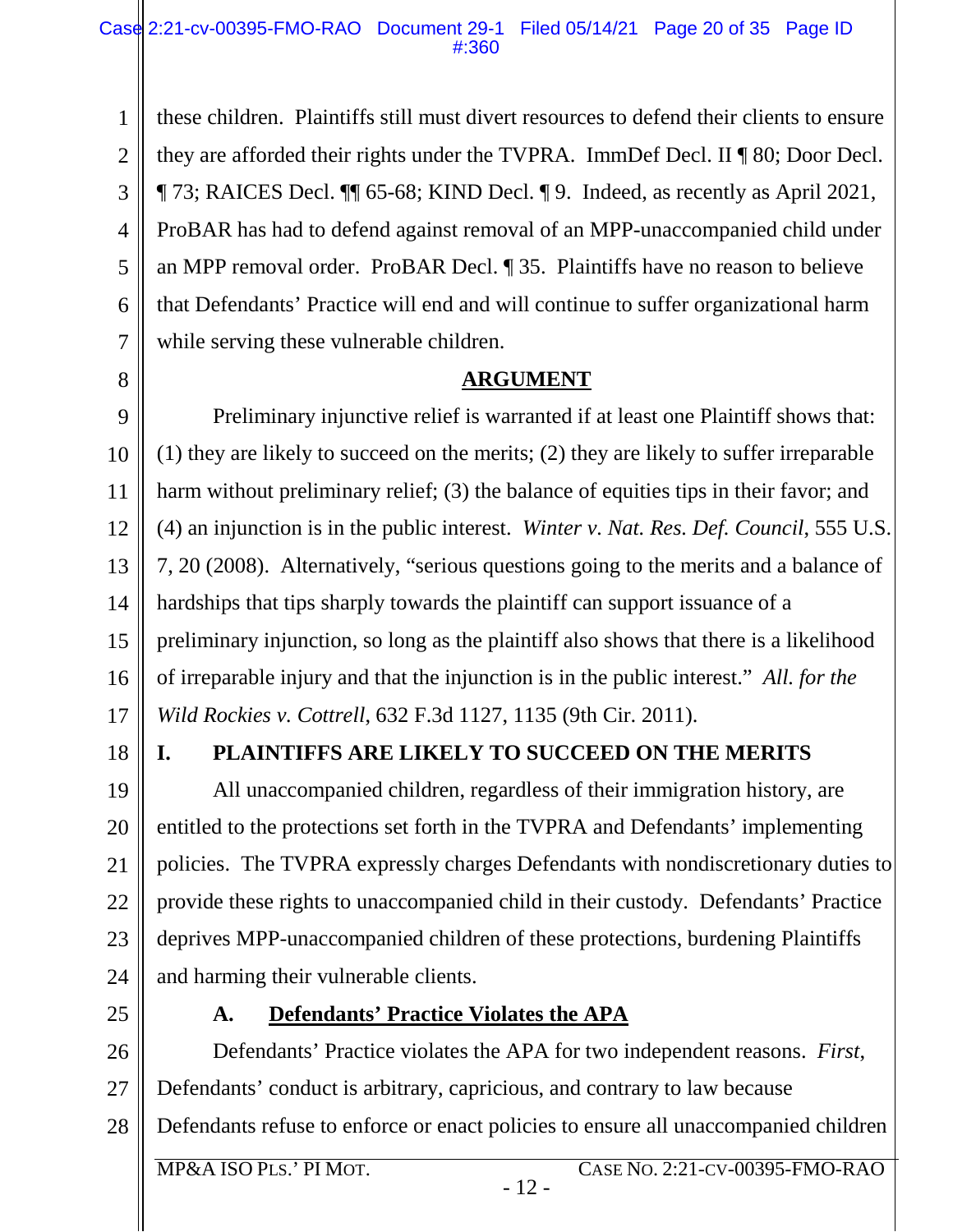1 2 3 4 5 6 may access their rights under the TVPRA. FAC ¶¶ 243-50. *Second*, Defendants fail to comply with existing policies requiring them to secure TVPRA rights for *all* unaccompanied children and to exempt unaccompanied children from MPP, in violation of the *Accardi* doctrine. *Id*. ¶¶ 251-57. Either one of these grounds is sufficient to satisfy Plaintiffs' burden. *See Fin. Exp. LLC v. Nowcom Corp.*, 564 F. Supp. 2d 1160, 1168 (C.D. Cal. 2008).<sup>6</sup>

<span id="page-20-0"></span>7

8

#### 1. **Defendants' Practice Is Arbitrary, Capricious, and Not in Accordance with Law**

9 10 11 12 13 14 15 16 17 18 19 20 21 22 23 24 25 The Court should "set aside" Defendants' Practice because it is "arbitrary, capricious, [and] otherwise not in accordance with law." 5 U.S.C. § 706(2). *First*, Defendants' Practice is "not in accordance with law" because it deprives MPPunaccompanied children of their rights under the TVPRA. The TVPRA grants procedural and substantive protections to unaccompanied children and charges Defendants with developing or enforcing policies to enable *all* unaccompanied children to access those rights. *See generally* 8 U.S.C. § 1232; *see also* 8 U.S.C. §§ 1158(a)(2)(E), (b)(3)(C), 1232(a)(1), (a)(5)(D), (c)(2)(A), (d)(8). Defendants, however, have not met their "special obligation to ensure that [unaccompanied] children are treated humanely and fairly." 154 Cong. Rec. S10886 (daily ed. Dec. 10, 2008). Defendants instead have taken affirmative steps to deny MPP l 6 The threshold requirements for APA relief are satisfied here. *See* 5 U.S.C. §§ 701(a), 704. Defendants' conduct is not preliminary—Defendants have failed to issue and serve new NTAs reflecting the most recent entries of MPPunaccompanied children, have delayed their reunification with sponsors, and have removed unaccompanied children pursuant to MPP orders, *see* Door Decl. ¶ 21; RAICES Decl.  $\P\P$  20, 63; ImmDef Decl. I  $\P\P$  20-21—and those actions have resulted in serious legal consequences. *See Bennett v. Spear*, 520 U.S. 154,177-78

- 26 (1997); *Columbia Riverkeeper v. U.S. Coast Guard*, 761 F.3d 1084, 1095 (9th Cir. 2014) ("even if the agency does not label its decision or action as final" it may still
- be subject to APA review if "immediate compliance with its terms is expected.'"
- 27 (citation omitted)). No statute bars review of these claims. *See Bowen v. Mich.*
- 28 *Acad. of Family Physicians*, 476 U.S. 667, 670-71 (1986).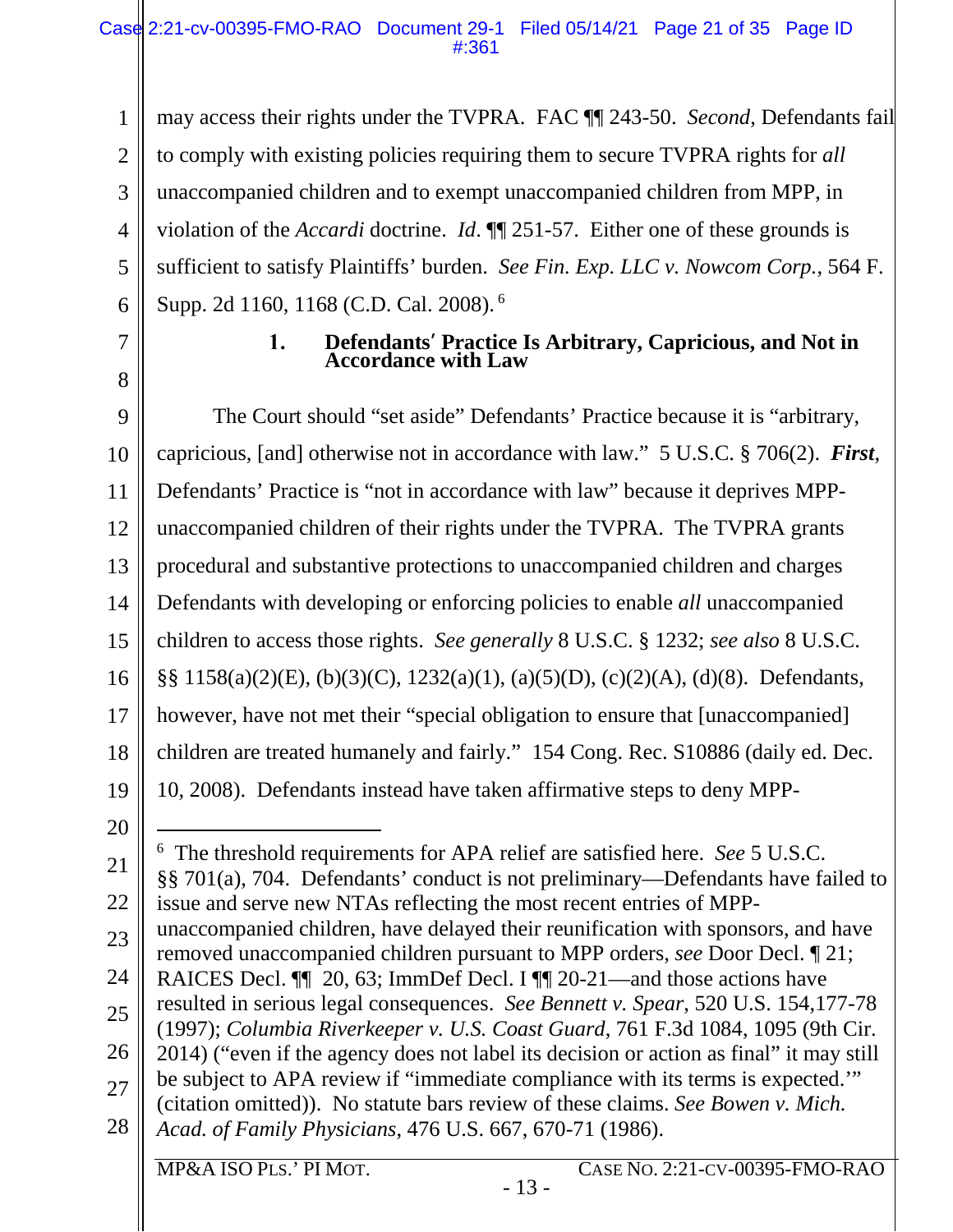1 2 3 4 5 6 7 8 9 10 11 12 13 14 15 16 17 18 unaccompanied children their rights under the TVPRA. As Plaintiffs' experience shows, Defendants' Practice has been to refuse to enforce or adopt policies to ensure MPP-unaccompanied children: (i) access to the adjudication process set forth in the TVPRA including affirmative asylum adjudication by USCIS free of any filing deadline, relief from reinstatement of prior removal orders, and the right to new Section 240 proceedings that address the unique needs of unaccompanied children (8 U.S.C. §§ 1158(a)(2)(E), (b)(3)(C); 1232(a)(5)(D), (d)(8); ImmDef Decl. I ¶¶ 26- 27; ImmDef Decl. II ¶ 78; RAICES Decl. ¶¶ 48-50; Door Decl. ¶¶ 20-21); (ii) placement in the least restrictive setting  $(8 \text{ U.S.C. } §\ 1232(c)(2)(\text{A})$ ; ImmDef Decl. I ¶¶ 22-23; ImmDef Decl. II ¶¶ 61-66; RAICES Decl. ¶¶ 51-53; Door Decl. ¶ 20); (iii) access to informed counsel throughout their proceedings (8 U.S.C. § 1232(c)(5); RAICES Decl.  $\P$ [23-47); and (iv) when necessary, safe repatriation to their country of origin (8 U.S.C. §§ 1232(a)(2), (c)(1), (a)(5); ProBAR Decl. ¶ 28; GHIRP Decl. ¶ 9). *See Ramirez v. U.S. Immigr. & Customs Enf't*, 471 F. Supp. 3d 88, 191 (D.D.C. 2020) ("ICE has acted … 'otherwise not in accordance with law' by failing to follow procedures made necessary by Section  $1232(c)(2)(B)$  and to take into account the factors that the statute requires.").<sup>7</sup> *Second*, Defendants' conduct is arbitrary and capricious because Defendants

19

have offered no explanation for their Practice or provided any reason for deviating

<sup>20</sup>  21 22 23 24 25 26 27 28 l <sup>7</sup> Defendants' Practice, which prioritizes the prosecution of MPP-unaccompanied children over Defendants' duties to ensure the safety, welfare, and rights of kids, also runs directly contrary to Congressional intent. *See Flores*, 862 F.3d at 880 ("The overarching purpose of the … TVPRA was quite clearly to give unaccompanied minors more protection, not less."); *J.E.C.M. by & Through His Next Friend Saravia v. Lloyd*, 352 F. Supp. 3d 559, 584 (E.D. Va. 2018) ("A policy that systematically elevates immigration enforcement over child welfare… is flatly inconsistent with ORR's statutory responsibility to care for unaccompanied minors…"). Indeed, the Practice results in a severely truncated time for MPPunaccompanied children to seek asylum and the reinstatement of prior removal orders in such summary fashion that MPP-unaccompanied children effectively enjoy fewer protections and less process than the INA affords adults.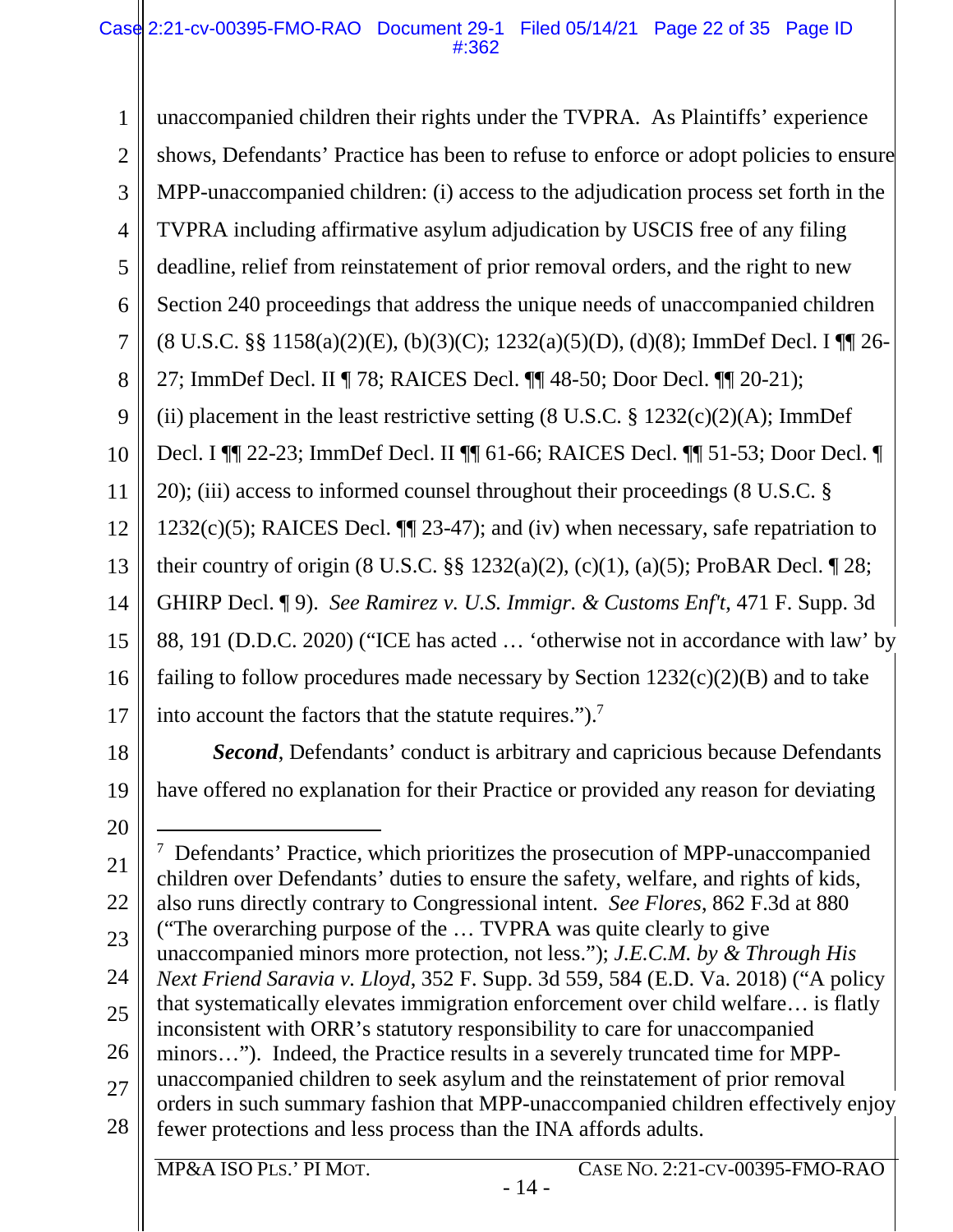#### Case 2:21-cv-00395-FMO-RAO Document 29-1 Filed 05/14/21 Page 23 of 35 Page ID #:363

1 2 3 4 5 6 7 8 9 10 11 from their existing policies. DHS policy is clear: unaccompanied children shall not be subject to MPP. Ex. C. Without explanation, Defendants do the exact opposite: subject unaccompanied children to prior MPP proceedings. *See supra* at 8-10. But agencies cannot "depart from a prior policy *sub silentio* or simply disregard rules that are still on the books." *F.C.C. v. Fox Television Stations, Inc.*, 556 U.S. 502, 515 (2009). Any such departure requires the agency to "provide reasoned explanation for its action … display[ing] awareness that it *is* changing position." *Id.*  (emphasis in original); *see also Encino Motorcars, LLC v. Navarro*, 136 S.Ct. 2117, 2125 (2016) ("[W]here the agency has failed to provide even [a] minimal level of analysis, its action is arbitrary and capricious."). Defendants have provided no explanation, let alone a "reasoned" one, for this reversal.

12 13 14 15 16 17 18 19 20 21 22 23 24 25 26 27 *Third*, Defendants' failure to consider Plaintiffs' reliance interests on predictable, equitable, and lawful treatment of all unaccompanied children under the TVPRA and Defendants' implementing policies is arbitrary and capricious. "When an agency changes course, as DHS did here, it must be cognizant that longstanding policies may have engendered serious reliance interests that must be taken into account." *Dep't of Homeland Sec. v. Regents of the Univ. of California*, 140 S. Ct. 1891, 1913 (2020) (citations omitted). Plaintiffs high-volume practices and mission statements were built on the assumption that Defendants will honor the TVPRA's guarantee of a child-sensitive framework, an extended timeline to seek asylum, and multiple avenues to seek relief. See *supra* at 5*.* Defendants' Practice, however, obstructs this framework, forcing Plaintiffs into a time-consuming, emergency posture. "[B]ecause DHS was 'not writing on a blank slate,' . . . it was required to assess whether there were reliance interests, determine whether they were significant, and weigh any such interests against competing policy concerns." *Regents*, 140 S. Ct. at 1915. Defendants' failure to do so here was "arbitrary and capricious in violation of the APA." *Id*.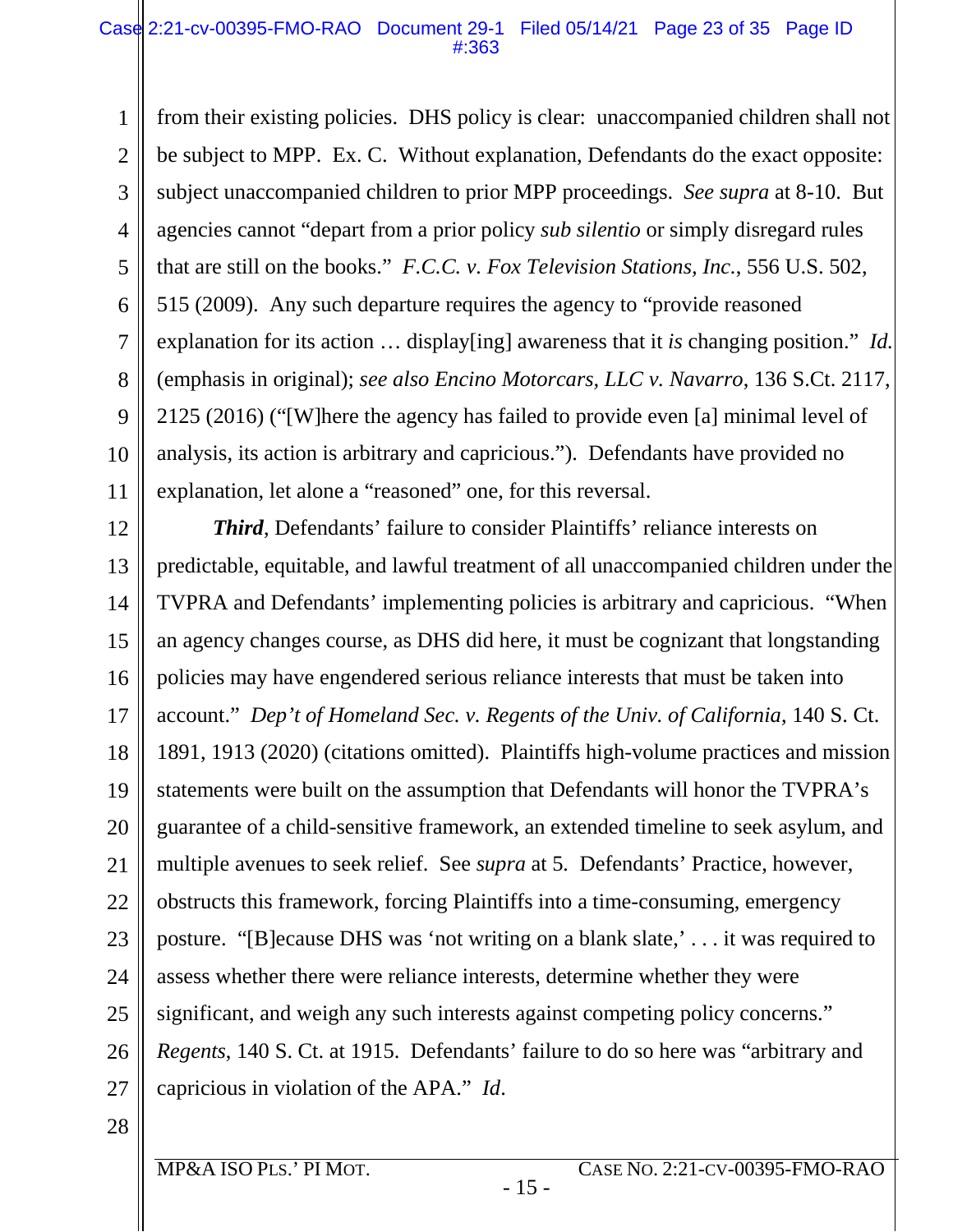<span id="page-23-0"></span>1

#### $2.$ **Defendants' Practice Violates the** *Accardi* **Doctrine**

2 3 4 5 6 7 8 9 10 11 12 Defendants' Practice must also be set aside because it violates Defendants' own regulations and policies relating to unaccompanied children, including the express policy that unaccompanied children are exempt from MPP. The Supreme Court has made clear that an agency's policies, guidelines, and practices are judicially enforceable if they confer substantive rights, and that failure to follow such policies may give rise to an APA claim. *See United States ex rel. Accardi v. Shaughnessy*, 347 U.S. 260 (1954); *see also Battle v. FAA*, 393 F.3d 1330, 1336 (D.C. Cir. 2005) ("*Accardi* has come to stand for the proposition that agencies may not violate their own rules and regulations to the prejudice of others."); *Alcaraz v. INS*, 384 F.3d 1150, 1162 (9th Cir. 2004) ("The legal proposition that agencies may be required to abide by certain internal policies is well-established.").<sup>8</sup>

13 14 15 16 17 18 19 20 21 22 23 Defendants violate their TVPRA regulations, policies, and procedures in several distinct ways. *First*, Defendants violate their unambiguous official policy that unaccompanied children shall not be subject to MPP. *See supra* at 8-10, 13-14; *Innovation Law Lab v. McAleenan*, 924 F.3d 503, 506 (9th Cir. 2019) ("MPP is categorically inapplicable to unaccompanied minors."). As detailed above, Defendants routinely subject MPP-unaccompanied children to MPP when: (i) ERO transfers these children into ORR custody without NTAs reflecting their entry as unaccompanied children; (ii) ORR refuses to promptly release these children to eligible sponsors because of prior MPP removal orders; (iii) ICE refuses to move to change venue for these children's MPP immigration proceedings; and (iv) ERO seeks to summarily remove children pursuant to MPP orders without ensuring safe

24

 $\overline{a}$ 

25 26 <sup>8</sup> This tenet holds true regardless of the form the policy takes, and even if the policy is more comprehensive than its statutory counterpart. *See Alcaraz*, 384 F.3d at 1162 (concerning an agency memoranda); *see also Church of Scientology of Cal. v.* 

- 27 *United States*, 920 F.2d 1481, 1487 (9th Cir. 1990) (applying *Accardi* to IRS policy
- 28 statement and IRS Handbook); *Romeiro de Silva v. Smith*, 773 F.2d 1021, 1025 (9th Cir. 1985) (noting that the INS could be bound by its "operations instructions").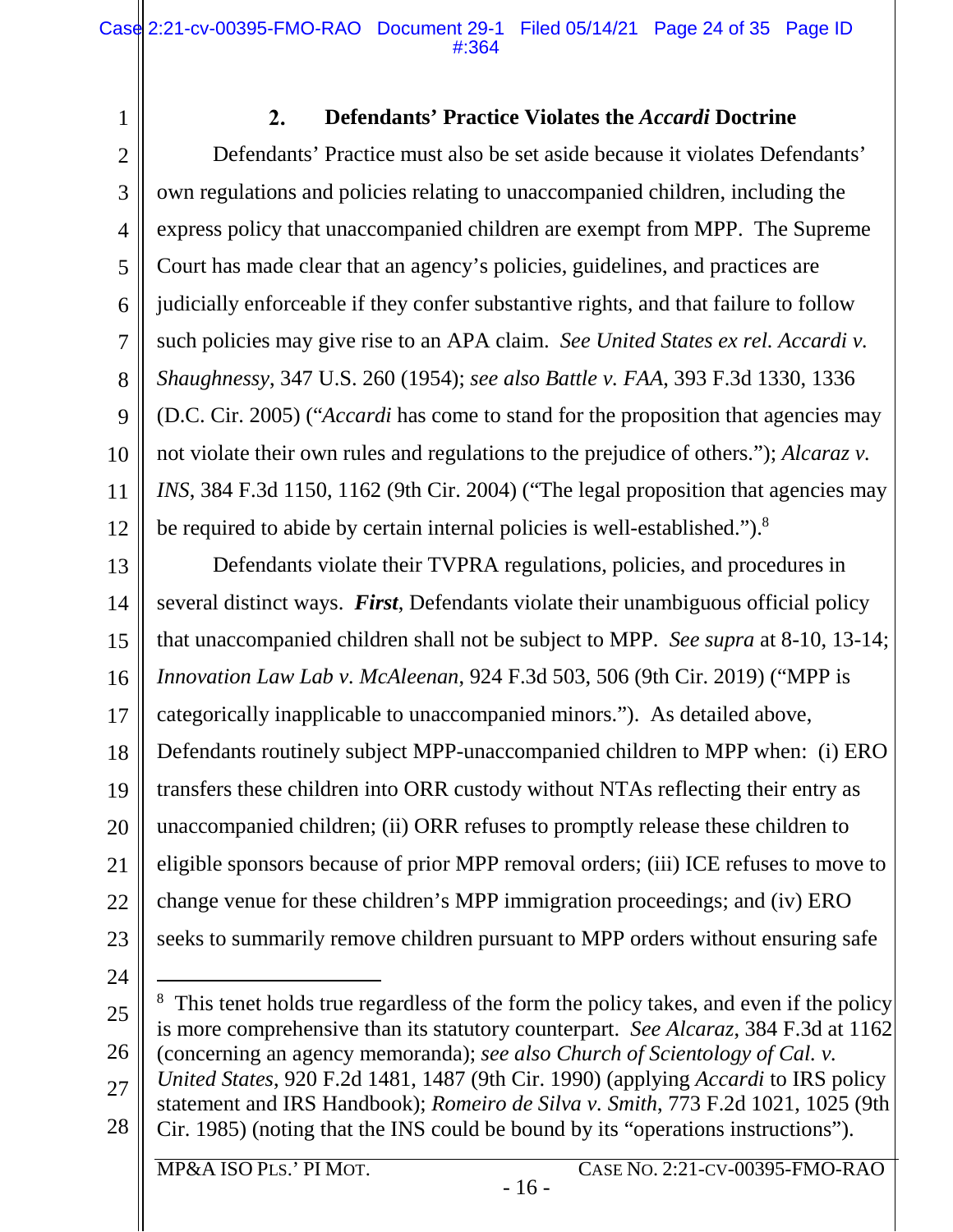repatriation. *Supra* at 6-11.

1

2 3 4 5 6 7 8 9 10 11 12 13 14 15 16 *Second*, Defendants' decision to prioritize a child's MPP case violates a host of their own TVPRA-implementing regulations and policies. As noted, Congress required Defendants to develop policies to facilitate unaccompanied children's access to the rights and processes mandated by the TVPRA. *See, e.g.*, 8 U.S.C.  $\S$  1232(a)(1), (c)(1), (d)(8). But Defendants violate these policies and regulations, which cement children's TVPRA rights, when: (i) ERO fails to issue and serve on an MPP-unaccompanied child a new legally sufficient NTA reflecting her most recent entry before transferring custody of the child to ORR; (ii) ORR unnecessarily delays a child's release to a suitable sponsor; (iii) ICE, ERO, and CBP ignore their case management obligations and fail to apprise each other of a child's "unaccompanied" designation and custody status; (iv) ERO removes a child before she has exhausted all rights to a child-centric asylum interview and subsequent 240 immigration court hearing; and (v) ERO fails to ensure a child's safe repatriation. *Supra* at 6-11; *see also* ImmDef Decl. I ¶¶ 20-25; ImmDef Decl. II ¶¶ 25, 28-31; Door Decl. ¶¶ 19-26, 35-42; RAICES Decl. ¶¶ 31-53; NIJC Decl. ¶ 19.

17 18 19 20 21 22 23 24 25 26 27 28 Each failure by Defendants to abide by their own policies and regulations in their treatment of MPP-unaccompanied children amounts to an *Accardi* violation. *See Montilla v. INS*, 926 F.2d 162, 170 (2d Cir. 1991) (*Accardi* violation where INS failed to follow its own rules for right to counsel in deportation hearing); *Torres v. U.S. Dep't of Homeland Sec.*, No. 17cv1840 JM (NLS), 2017 WL 4340385, at \*5 (S.D. Cal. Sept. 29, 2017) (granting preliminary injunction for *Accardi* claim based on DHS failure to follow Deferred Action for Childhood Arrival program rules); *Zhang v. Slattery*, 840 F. Supp. 292, 296 (S.D.N.Y. 1994) (requiring that INS adhere to internal procedures). Moreover, each decision by Defendants to "change the rules in the middle of the game" rather than follow existing policy has denied MPPunaccompanied children their rights under the TVPRA, undermined Plaintiffs' missions, and forced Plaintiffs to divert resources toward addressing this unlawful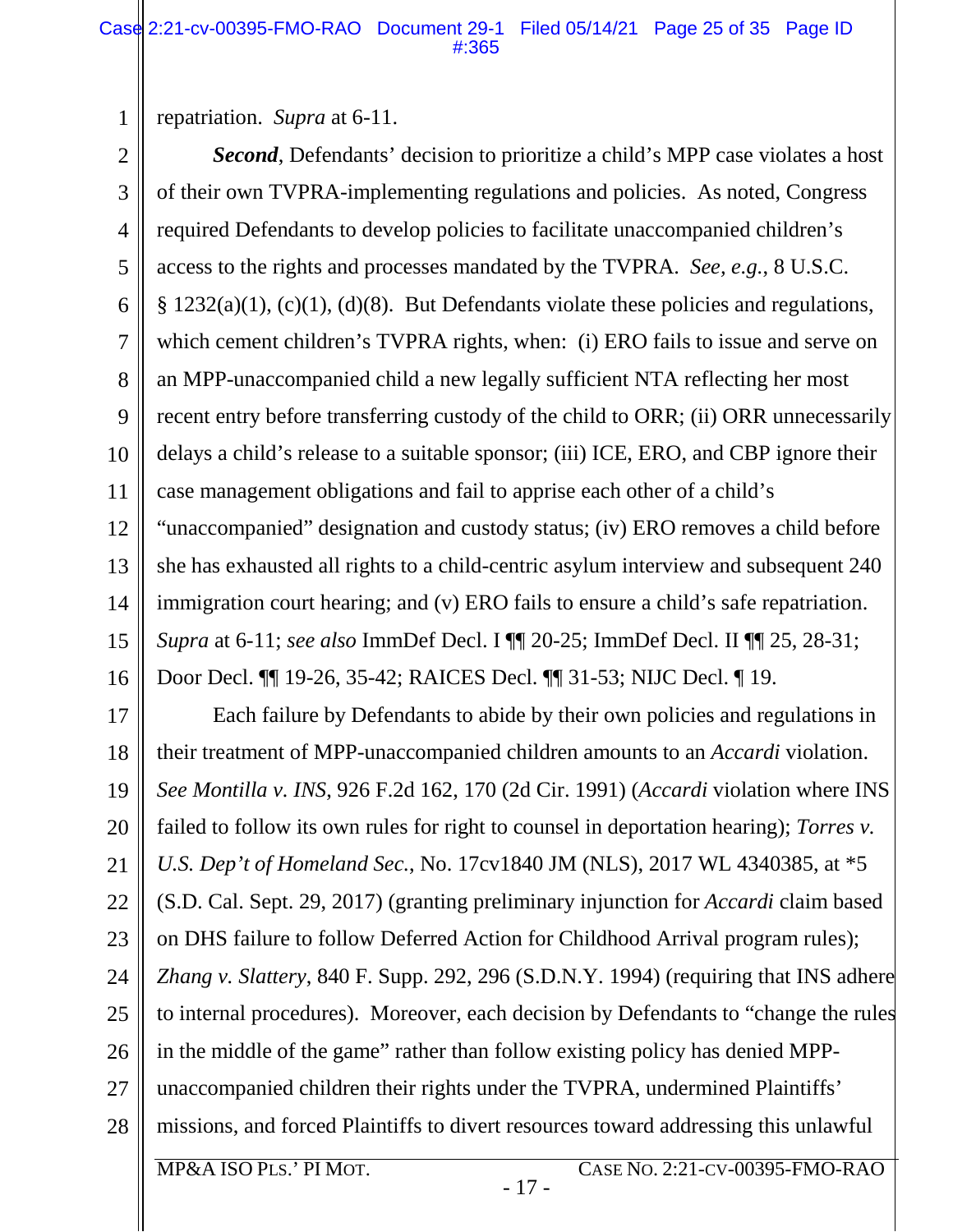1 2 3 4 5 conduct. *Black v. Romano*, 471 U.S. 606, 621-22, 622 n.18 (1985) (Marshall, J., concurring) (describing *Accardi* as member to a body of caselaw that ensures the "norm of regularity in governmental conduct."); ProBAR Decl. ¶¶ 32-34; ImmDef Decl. I ¶¶ 19, 39-45; ImmDef Decl. II ¶¶ 31, 80; Door Decl. ¶¶ 19-26, 35-42, 55-73; RAICES Decl. ¶¶ 54-64. The Court should enjoin Defendants' Practice.

<span id="page-25-0"></span>6

7

### **B. Defendants' Practice Violates the Due Process Clause of the Fifth Amendment to the U.S. Constitution**

8 9 10 11 12 13 14 15 16 17 By treating MPP-unaccompanied children as MPP respondents, Defendants have deprived these children of their constitutionally protected property interest in statutory entitlements under the TVPRA and exposed them to a high risk of erroneous removal without adequate safeguards. *See* U.S. Const. amend. V. Defendants thus deny MPP-unaccompanied children procedural due process, a constitutional injury that has forced Plaintiffs to divert substantial and otherwiseaccounted-for organizational resources to MPP-unaccompanied children who require immediate defensive representation that strains Plaintiffs' capacity and expertise. *See* ImmDef Decl. I ¶¶ 39-45; ImmDef Decl. II ¶¶ 40-41; RAICES Decl. ¶¶ 54-64; ProBAR Decl. ¶¶ 31-35; Door Decl. ¶¶ 22-26, 35-42, 55-73.

18 19 20 21 22 The Ninth Circuit analyzes procedural due process claims in two steps, looking first at whether there "exists a liberty or property interest which has been interfered with by the [government]," and, second, whether that deprivation occurred absent "adequate procedural safeguards." *See United States v. Juvenile Male*, 670 F.3d 999, 1014 (9th Cir. 2012), *cert. denied*, 568 U.S. 868 (2012).

<span id="page-25-1"></span>23

24

#### 1. **Defendants' Practice Interferes with MPP-Unaccompanied Children's Protected Liberty and Property Interests**

25 26 27 28 The first step is satisfied here: Defendants' Practice interferes with MPPunaccompanied children's liberty and property interests. *See* U.S. Const. amend. V; *Morrissey v. Brewer*, 408 U.S. 471, 481 (1972) (focusing on "liberty or property"). *First*, children in removal proceedings have a strong liberty interest in

- 18 -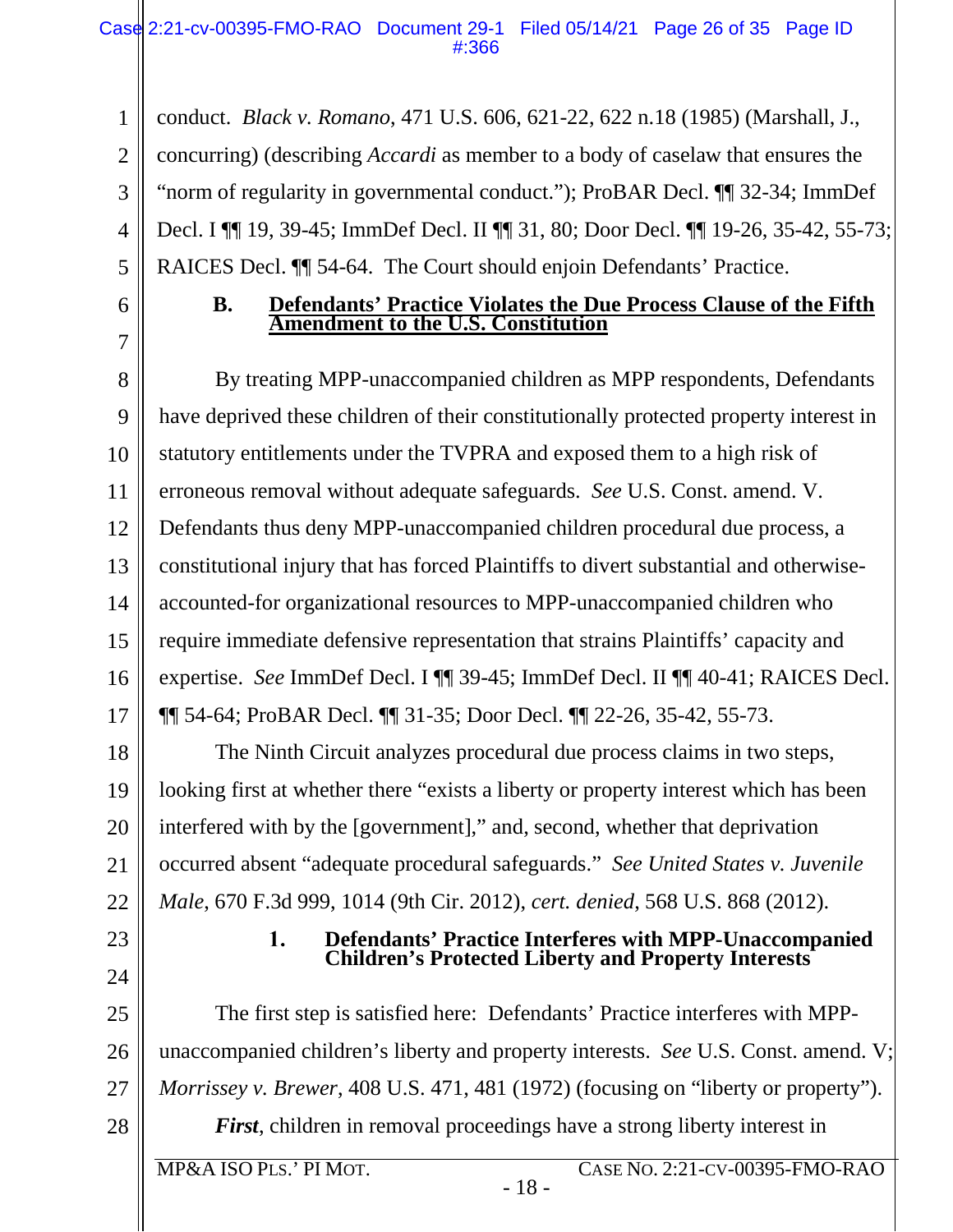1 2 3 4 5 6 7 8 avoiding wrongful deportation. *See C.J.L.G. v. Barr*, 923 F.3d 622, 639 (9th Cir. 2019) (Paez, J., concurring) ("Sending child asylum-seekers back to hostile environments where they may have experienced persecution implicates a forceful liberty interest."); *Oshodi v. Holder*, 729 F.3d 883, 894 (9th Cir. 2013) ("deportation is a 'particularly severe penalty.'"). Defendants interfere with that interest when they subject MPP-unaccompanied children to MPP proceedings, seek to enforce MPP removal orders, and oppose Plaintiffs' efforts to ensure MPPunaccompanied children can access their TVPRA rights. *See supra* at 7-10, 17-18.

9 10 11 12 13 14 15 16 *Second*, the unaccompanied children have a property interest in their statutory entitlements under the TVPRA. See *supra* at 3, 18. Statutory entitlements give rise to constitutionally protected property interests. *See Goss v. Lopez*, 419 U.S. 565, 572-73 (1975) ("[Constitutionally protected property interests] are created and their dimensions are defined' by an independent source such as state statutes or rules entitling the citizen to certain benefits."); *Zerezghi v. U.S. Citizenship & Immigr. Servs.*, 955 F.3d 802, 808 (9th Cir. 2020) (protected interest in the grant of an I-130 petition as a legislative entitlement).

17 18 19 20 21 22 By subjecting unaccompanied children to their prior MPP proceedings, Defendants interfere with, if not outright deny, concrete and vested rights under the TVPRA, such as applying for asylum before USCIS under no deadline, prompt release to a sponsor, and full and fair child-centric process before being repatriated. *See supra* at 8-10. MPP-unaccompanied children who are summarily removed may have no opportunity to pursue these rights. *See, e.g.*, ProBAR Decl. ¶ 28.

<span id="page-26-0"></span>23

#### $2.$ **The** *Mathews* **Factors Weigh in Plaintiffs' Favor**

24 25 26 27 28 The second step is governed by the three-step balancing framework set forth in *Mathews v. Eldridge*, 424 U.S. 319, 334-35 (1976), which balances: (1) the nature of the private interest impacted; (2) the risk of erroneous deprivation under the current process and the probable value, if any, to additional safeguards; and (3) the government interest at stake. These factors favor Plaintiffs.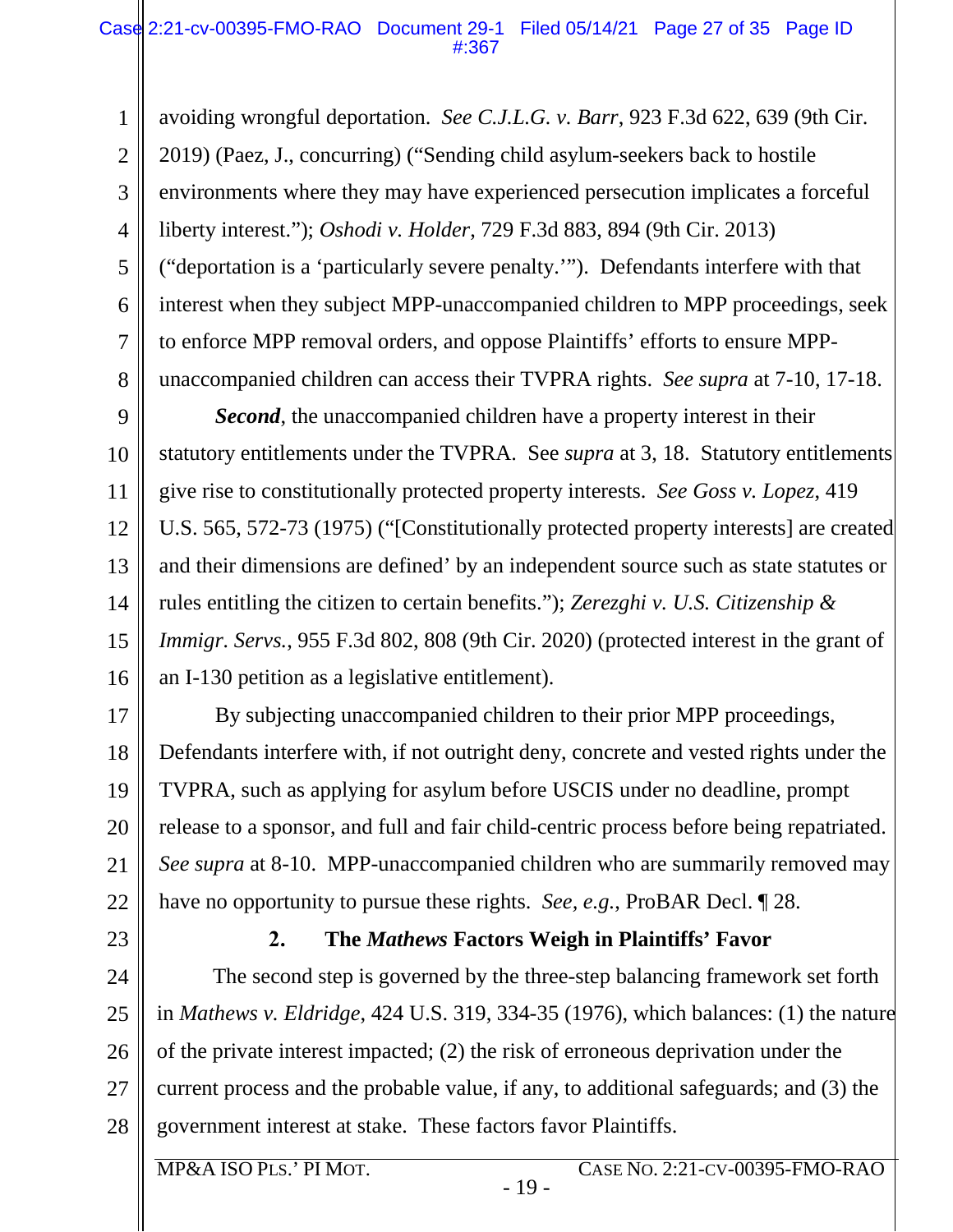#### Case 2:21-cv-00395-FMO-RAO Document 29-1 Filed 05/14/21 Page 28 of 35 Page ID #:368

1 2 3 4 5 6 7 8 9 The first *Mathews* factor heavily favors Plaintiffs. Unaccompanied children have a "significant liberty interest" in avoiding deportation and in their statutory entitlements under the TVPRA. S*ee supra* at 3, 18. The Ninth Circuit has found significant private interests in non-discretionary grants of immigration benefits that protect a person from imminent removal and family separation. *See Zerezghi*, 955 F.3d at 810 (weighing first *Mathews* factor in plaintiff's favor). That rationale applies with equal force here, and especially when these children not only are sent back to dangerous conditions, but now are being removed to "no one," as their parents are often trapped in MPP. *See* GHIRP Decl. ¶ 9.

10 11 12 13 14 15 16 17 18 19 20 21 The second *Mathews* factor likewise favors Plaintiffs because MPPunaccompanied children face a profound risk of erroneous deprivation under Defendants' Practice, which could be mitigated with "additional or substitute procedural safeguards." *Mathews*, 424 U.S. at 335. Defendants' conduct creates a substantial risk that MPP-unaccompanied children will be removed without any opportunity to exercise their TVPRA rights, including the right to access informed counsel and affirmative asylum, Special Immigrant Juvenile Status, or voluntary departure. *See Flores-Chavez v. Ashcroft*, 362 F.3d 1150, 1161 (9th Cir. 2004) (child's inability to seek immigration relief demonstrates the "substantial" risk of erroneous *in absentia* removal); *Acewicz v. INS*, 984 F.2d 1056, 1062 (9th Cir. 1993) (right to counsel infringed when counsel "could have better marshalled specific facts or arguments in presenting the petitioner's case for asylum").

22 23 24 25 26 27 28 The final *Mathews* factor also tips in Plaintiffs' favor. Defendants cannot claim a legitimate government interest in excluding from the TVPRA's reach kids who are plainly within the statute's purview and protected by Defendants' own policies. *See Zerezghi*, 955 F.3d at 811 (focusing the government interest inquiry on the government action at issue and not the broader interest in immigration enforcement); *Flores-Chavez*, 362 F.3d at 1162 (dismissing as minimal any burden on DHS if required to properly serve custodian or guardian).

MP&A ISO PLS.' PI MOT. CASE NO. 2:21-CV-00395-FMO-RAO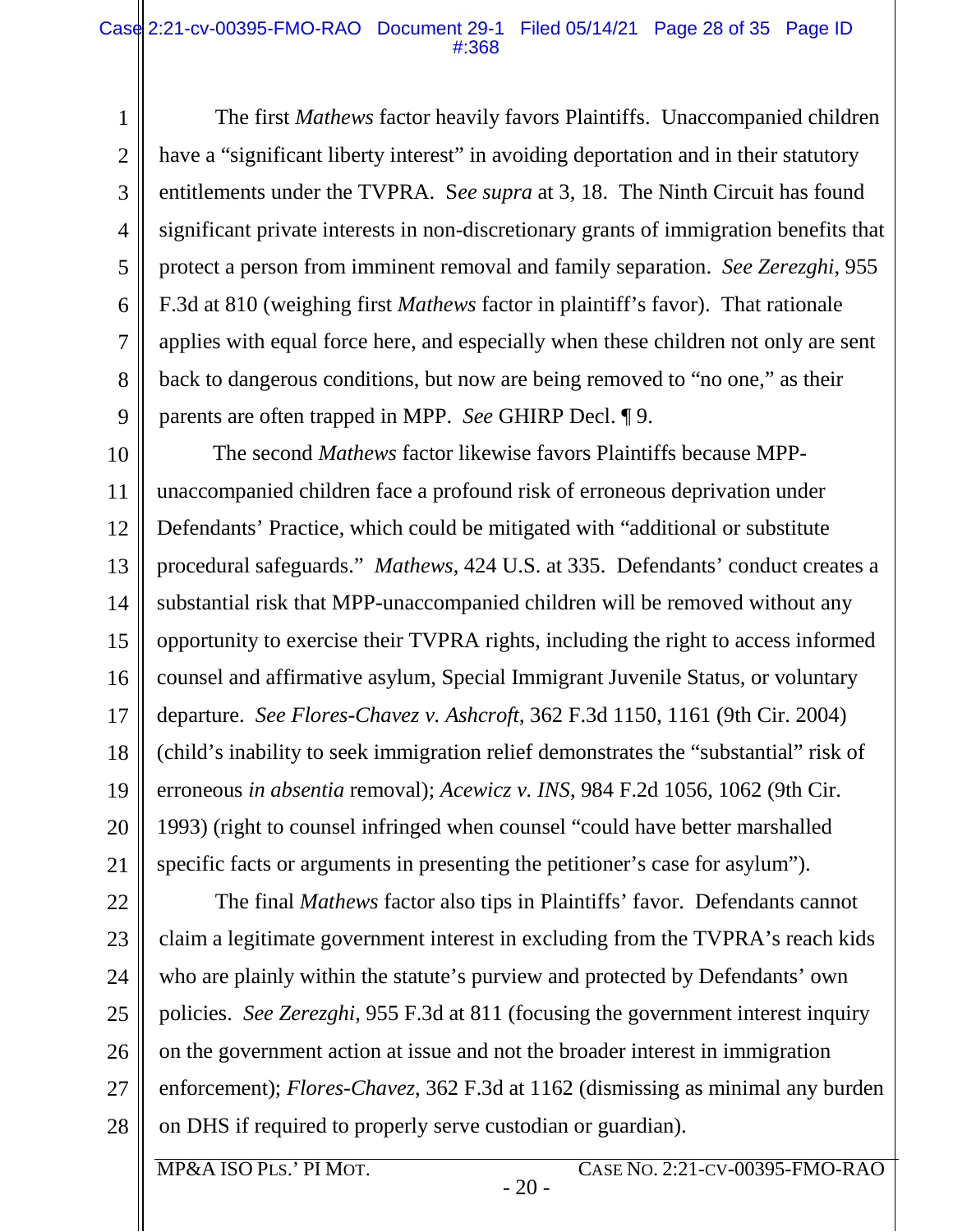### <span id="page-28-0"></span>**II. PLAINTIFFS AND THEIR CLIENTS WILL SUFFER IRREPARABLE HARM ABSENT RELIEF**

#### **Plaintiffs Suffer Irreparable Harm**  1.

1

2

3

4

5

6

7

8

9

10

11

12

13

14

15

16

17

18

19

20

21

22

23

24

25

26

27

28

<span id="page-28-1"></span>In the Ninth Circuit, an organizational plaintiff may establish "irreparable harm" through diversion of resources, frustration of mission, or non-speculative loss of funding. *See Valle del Sol Inc. v. Whiting*, 732 F.3d 1006, 1029 (9th Cir. 2013); (organizational-standing analysis applies to irreparable harm factor); *see also Winter*, 555 U.S. at 20; *E. Bay Sanctuary Covenant v. Biden*, 993 F.3d 640, 677-78 (9th Cir. 2021); *Sierra Club v. Trump*, 977 F.3d 853 (9th Cir. 2020). Here, Defendants cause Plaintiffs to divert resources and frustrate Plaintiffs' missions. ImmDef Decl. I ¶¶ 39-46; Door Decl. ¶¶ 48-73; RAICES Decl. ¶¶ 54-64.

Defendants' Practice has upended Plaintiffs' high-volume legal services model. Plaintiffs have been forced to overhaul their screening procedures, engage in representation outside their established expertise, decline clients, and divert resources. *See, e.g.*, RAICES Decl. ¶¶ 54-64; ImmDef Decl. I ¶¶ 39-46; Door Decl. ¶¶ 48-73. For example, Plaintiff ProBAR, located in South Texas, has been forced by Defendants' Practice to service and represent MPP-unaccompanied child clients moved outside its service area, including some who have been removed to other countries while proceedings are still pending and/or have been reopened. ProBAR Decl. ¶¶ 26, 30, 34. To do so, ProBAR has had to deploy additional resources. *Id.*

Before MPP, Plaintiffs allocated organizational resources to support their representation of unaccompanied children in TVPRA proceedings. RAICES Decl. ¶¶ 9-12, 54-57; ImmDef Decl. I ¶ 13; ImmDef Decl. II ¶ 19. Defendants' Practice has forced Plaintiffs to defend children in MPP proceedings—legal practice outside of Plaintiffs' established expertise and service models. RAICES Decl. ¶¶ 13-14, 54- 64; Door Decl. ¶ 69; ImmDef Decl. II ¶ 19. For example, ImmDef attorneys have spent hours investigating the status of MPP hearings, filing motions to sever and change venue, and otherwise straining to practice outside its experience and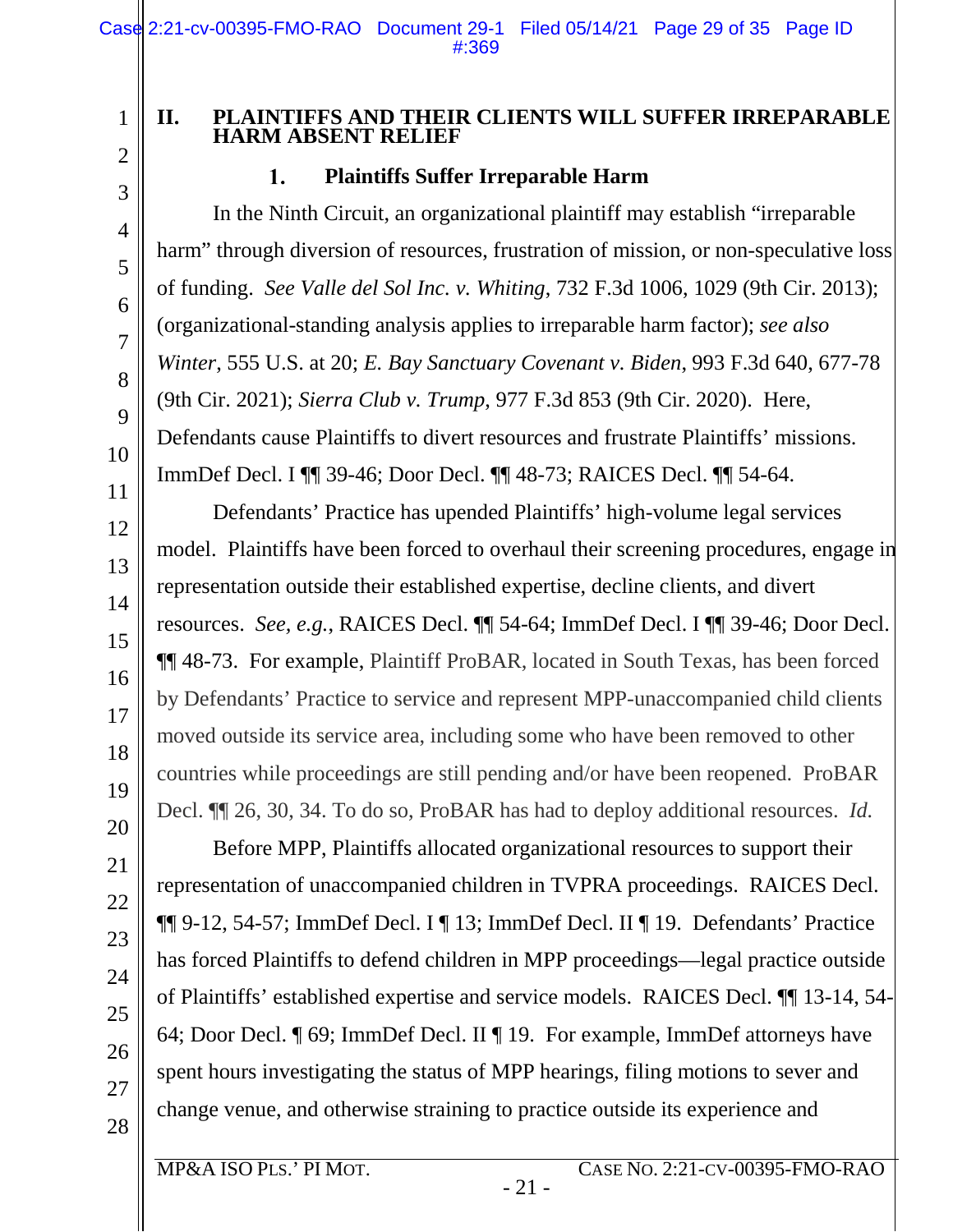#### Case 2:21-cv-00395-FMO-RAO Document 29-1 Filed 05/14/21 Page 30 of 35 Page ID #:370

1 2 3 4 jurisdiction. ImmDef Decl. II ¶¶ 57-60. Thus, in the "time it will take [Plaintiffs] to adequately build programs to service [MPP-unaccompanied children denied TVPRA protections], the organizations will suffer irreparable harm." *See Doe v. Trump*, 288 F. Supp. 3d 1045, 1083 (W.D. Wash. 2017).

5 6 7 8 9 10 11 12 13 14 15 16 17 18 Plaintiffs must also enter representation of MPP-unaccompanied children they would not otherwise represent because Defendants attempt to remove these children before they are given a chance to be released to a sponsor or apply for asylum and relief under the TVPRA. RAICES Decl. ¶¶ 13-14, 54-64; ImmDef Decl. I ¶ 31; ImmDef Decl. II ¶¶ 40-41. Plaintiffs must turn resources away from other client matters and dedicate substantial staff time toward conducting extended investigations and preparing emergency filings to prevent clients' removals. *Id.*; *see also* Door Decl. ¶¶ 68-70. Plaintiffs' staff have to work overtime and at times around the clock to defend against Defendants' unlawful treatment of MPPunaccompanied children. RAICES Decl. ¶¶ 47, 60-64; Door Decl. ¶¶ 70, 72; ImmDef Decl. I ¶ 37; ImmDef Decl. II ¶¶ 43, 66, 71. In all these ways, Defendants' Practice "harms [Plaintiffs] missions and causes [Plaintiffs] to divert resources from advancing [their] mission[s] in order to help" the children targeted by Defendants. *See Garcia v. City of Los Angeles*, 481 F. Supp. 3d 1031, 1049 (C.D. Cal. 2020).

<span id="page-29-0"></span>19

#### $2.$ **Plaintiffs' Young Clients Suffer Irreparable Harm**

20 21 22 23 24 25 26 27 28 The severe and irreparable injury to Plaintiffs' clients is equally probative. *E. Bay Sanctuary Covenant v. Trump*, 349 F. Supp. 3d 838, 864 (N.D. Cal. 2018), *aff'd*, 950 F.3d 1242 (9th Cir. 2020), *and aff'd*, 993 F.3d 640 (9th Cir. 2021). As demonstrated above, Defendants continue to deny MPP-unaccompanied children due process, *see supra* at 18-19, and "deprivation of constitutional rights unquestionably constitutes irreparable injury." *Melendres v. Arpaio*, 695 F.3d 990, 1002 (9th Cir. 2012). Plaintiffs observe delays in release of MPP-unaccompanied children from ORR shelters to relatives who can care for them; diminished and, sometimes, extinguished ability to pursue asylum; and an imminent risk of removal.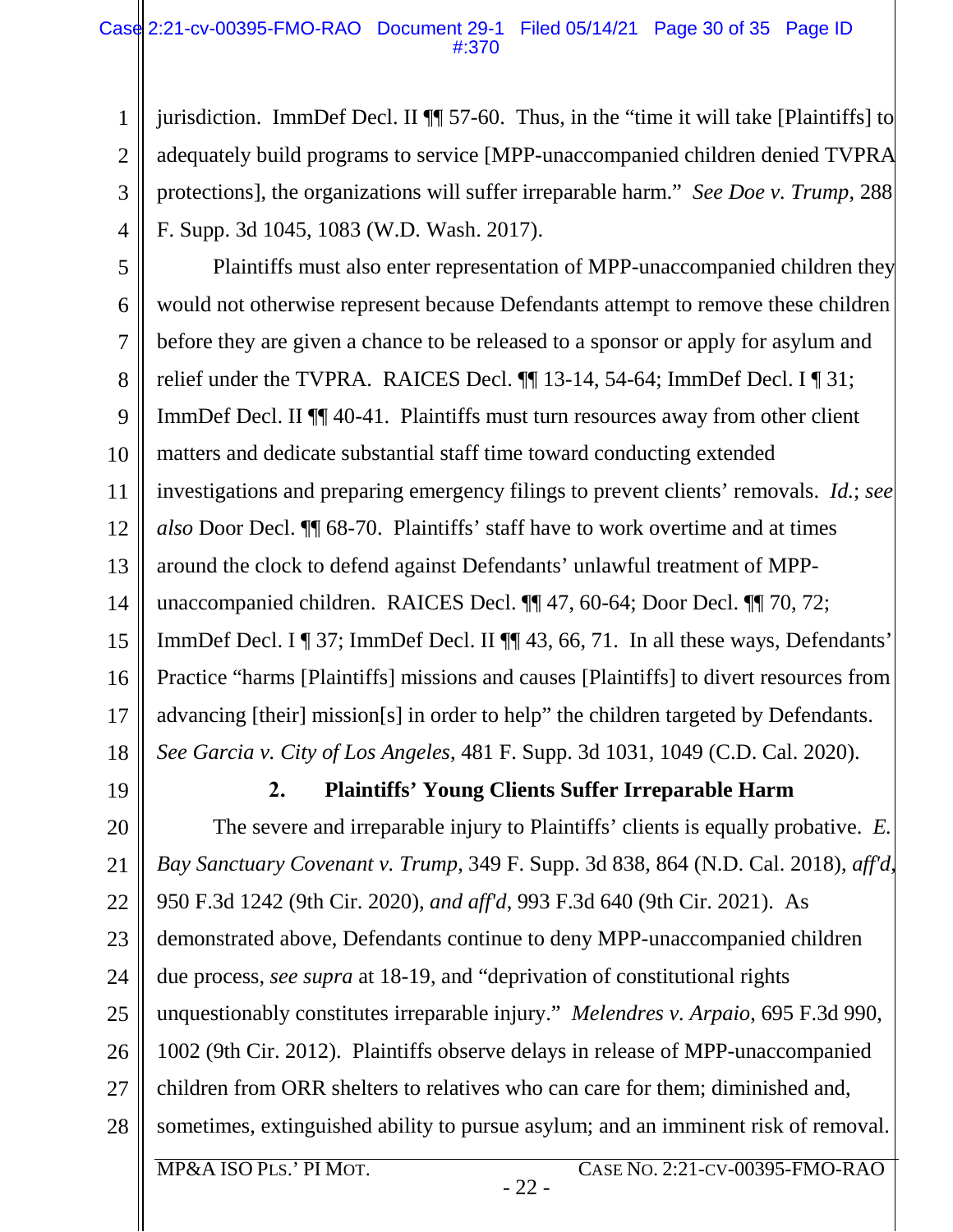1 2 3 *Supra* at 7-10, 13-15. This, too, constitutes irreparable harm. *See E. Bay*, 349 F. Supp. 3d at 864 ("the right to bring an asylum claim is valuable" and "the threat of deportation to the countries from which they have escaped" is an irreparable harm).

<span id="page-30-0"></span>**III. THE BALANCE OF EQUITIES AND THE PUBLIC INTEREST WEIGH IN FAVOR OF AN INJUNCTION** 

"Where the government is a party to a case in which a preliminary injunction is sought, the balance of the equities and public interest factors merge." *Padilla v. Immigr. & Customs Enf't*, 953 F.3d 1134, 1141 (9th Cir. 2020).

9 10 11 12 13 14 15 16 17 18 19 20 Here, the public's interest "is served by compliance with the APA." *California v. Azar*, 911 F.3d 558, 581 (9th Cir. 2018). The public has an undeniable interest in ensuring that "'statutes enacted by [their] representatives' are not imperiled by executive fiat." *E. Bay*, 993 F.3d at 679; *see League of Women Voters of the U.S. v. Newby*, 838 F.3d 1, 12 (D.C. Cir. 2016) ("[T]here is a substantial public interest 'in having governmental agencies abide by the federal laws that govern their existence and operations.'"). Further, "it is always in the public interest to prevent the violation of a party's constitutional rights." *Melendres*, 695 F.3d at 1002.<sup>9</sup> The public interest is also served by ensuring that LSPs, tasked with protecting statutory rights, can effectively perform their services. *See Flores*, 862 F.3d at 867 ("In enacting the . . . TVPRA, Congress desired to *better* provide for unaccompanied minors.").

21 22 Defendants "cannot suffer harm from an injunction that merely ends an unlawful practice." *Rodriguez v. Robbins*, 715 F.3d 1127, 1145 (9th Cir. 2013).

23

24

4

5

6

7

8

# <span id="page-30-1"></span>**IV. A NATIONWIDE INJUNCTION IS APPROPRIATE**

25 Injunctive relief is necessary because Defendants have unlawfully denied MPP-unaccompanied children their rights under the TVPRA and the Fifth

26

 $\overline{a}$ 

- 23 -

<sup>27</sup>  28 <sup>9</sup> "[T]here is a public interest in preventing [noncitizens] from being wrongfully removed, particularly . . . where they are likely to face substantial harm." *Nken v. Holder*, 556 U.S. 418, 436 (2009); *E. Bay*, 993 F.3d at 678 (same).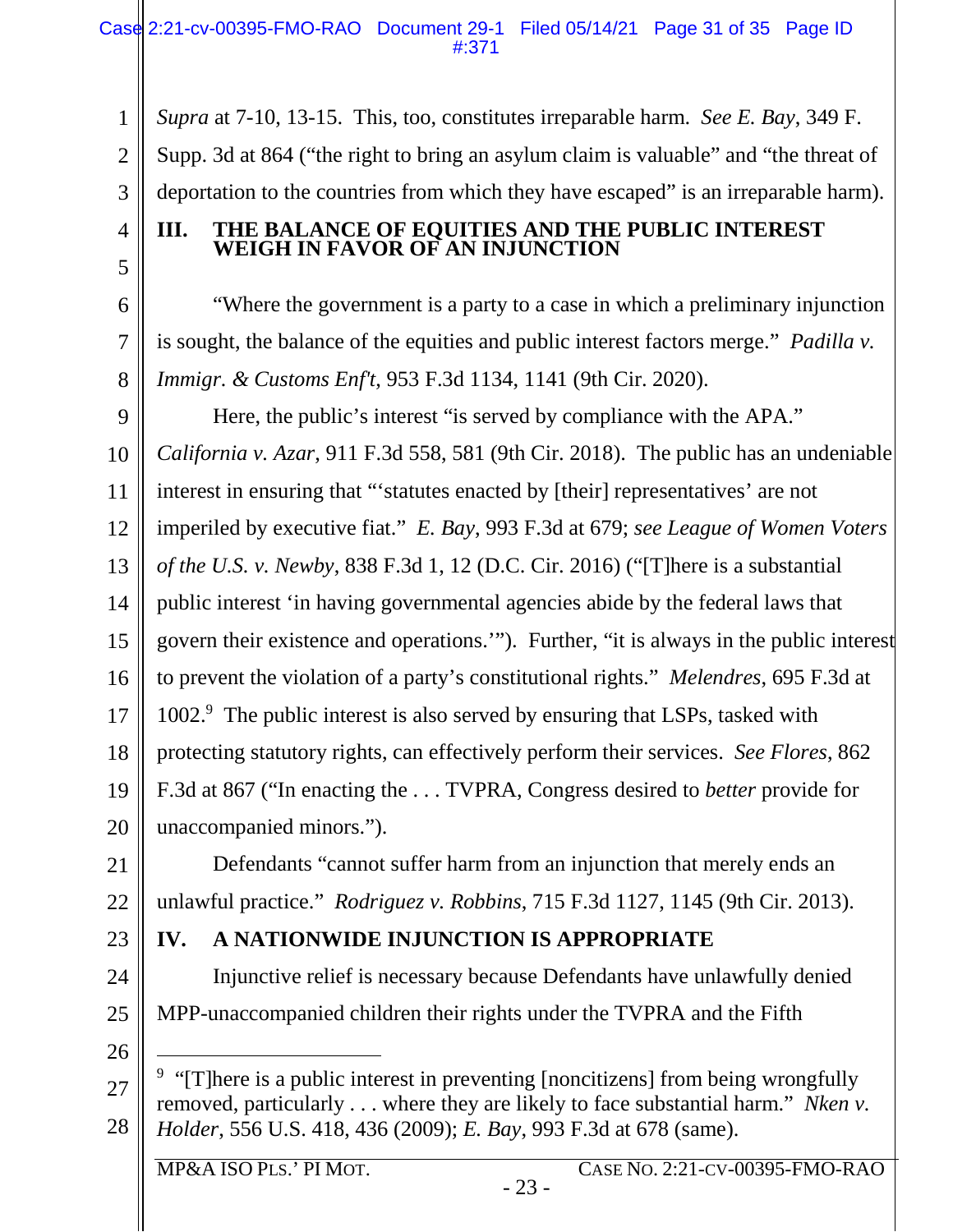#### Case 2:21-cv-00395-FMO-RAO Document 29-1 Filed 05/14/21 Page 32 of 35 Page ID #:372

Amendment, and in doing so have injured not only hundreds of children but also the LSPs that serve them, like Plaintiffs. *Supra* at 5, 7-10, 13-15, 18-19.

3 The Ninth Circuit has recognized that "[d]istrict courts have 'considerable discretion' in crafting suitable equitable relief." *E. Bay*, 993 F.3d at 680; *see also Bresgal v. Brock*, 843 F.2d 1163, 1169-70 (9th Cir. 1987). A nationwide injunction of Defendants' Practice is appropriate for multiple reasons.

7 8 9 10 11 12 13 14 15 16 17 18 *First*, a nationwide injunction is needed to protect Plaintiffs from continuing to suffer irreparable harm caused by Defendants' unlawful Practice. *Cf. Califano v. Yamasaki*, 442 U.S. 682, 702 (1979) ("The scope of injunctive relief is dictated by the extent of the violation established . . . ."). Plaintiffs are LSPs based in California, Texas, and New York that serve an ever-changing and moving population of thousands of unaccompanied children annually in ORR facilities across the country. *See* ProBAR Decl. ¶¶ 3-7; ImmDef Decl. I ¶ 9-10; Door Decl. ¶¶ 3-7, 62. Because Plaintiffs "do not operate in a fashion that permits neat geographic boundaries," a more limited injunction "would not address the harm" to Plaintiffs from Defendants' unlawful actions. *E. Bay*, 993 F.3d at 680; *see also Centro Legal de la Raza v. Exec. Office of Immigr. Review*, No. 21-cv-00463-SI, 2021 WL 916804, at \*43 (N.D. Cal. Mar. 10, 2021) (same).

19 20 21 22 23 24 25 26 27 *Second*, the APA directs that a reviewing court "shall . . . set aside agency action" that is found to be "arbitrary, capricious, . . . or otherwise not in accordance with law[.]" 5 U.S.C. § 706(2)(A). The Ninth Circuit has applied this directive to approve nationwide preliminary injunctions enjoining offending agency action. *See E. Bay*, 993 F.3d at 681 (holding nationwide injunction of asylum eligibility rules was not abuse of discretion, and noting "singular equitable relief is 'commonplace' in APA cases, and is often 'necessary to provide the plaintiffs' with 'complete redress'"); *accord Regents of the Univ. of Cal. v. U.S. Dep't of Homeland Sec.*, 908 F.3d 476, 511 (9th Cir. 2018), *rev'd & vacated in part,* 140 S.Ct. 1891 (2020).

28

1

2

4

5

6

*Third*, a nationwide injunction will promote the "important 'need for

- 24 -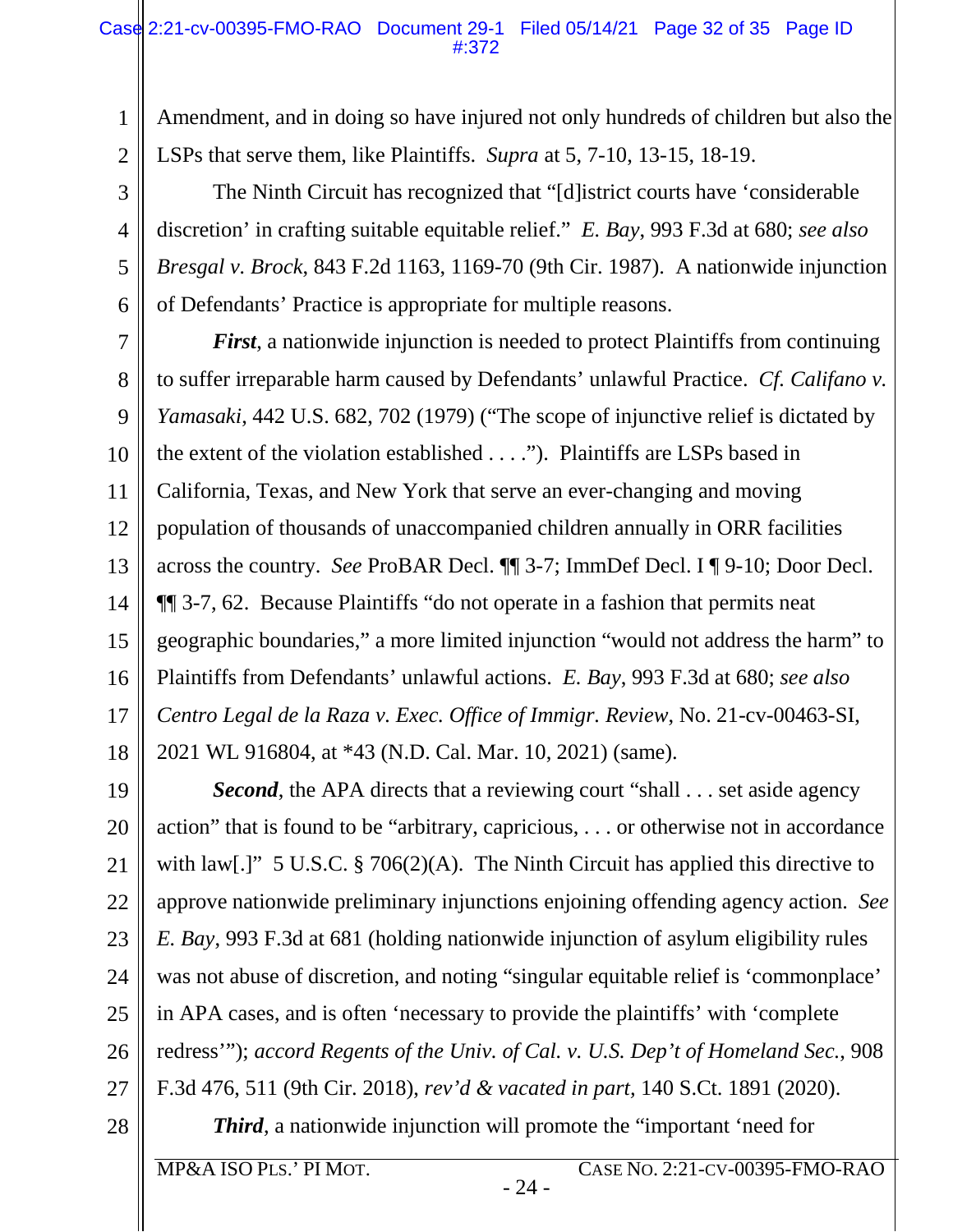1 2 3 4 5 6 7 8 9 10 11 12 13 14 15 16 17 18 19 20 21 22 23 uniformity in immigration policy.'" *E. Bay*, 993 F.3d at 681. Defendants' unlawful Practice is applied nationwide—affecting children served by Plaintiffs throughout the country, and outside Plaintiffs' service areas. An injunction must match that unlawful policy's scope. *E.g.*, *id.* ("Different interpretations of executive policy across circuit or state lines will needlessly complicate agency and individual action in response to the United States's changing immigration requirements"); *Hawaii v. Trump*, 878 F.3d 662, 701 (9th Cir. 2017), *rev'd on other grounds*, 138 S.Ct. 2392 (2018) ("Because this case implicates immigration policy, a nationwide injunction was necessary to give Plaintiffs a full expression of their rights."). An order enjoining Defendants' Practice only as to Plaintiffs or certain jurisdictions would be "inimical to the principle of uniformity." *Regents*, 908 F.3d at 512; *see Washington v. Trump*, 847 F.3d 1151, 1166-67 (9th Cir. 2017) ("[A] fragmented immigration policy would run afoul of the constitutional and statutory requirement for uniform immigration law and policy.") (affirming nationwide injunction). **CONCLUSION**  Defendants defy both their TVPRA statutory duties and their own policies to deny rights to vulnerable MPP-unaccompanied children, causing irreparable harm to Plaintiffs and these children. The Court should enjoin Defendants' Practice. Dated: May 14, 2021

<span id="page-32-0"></span>24

25

26

27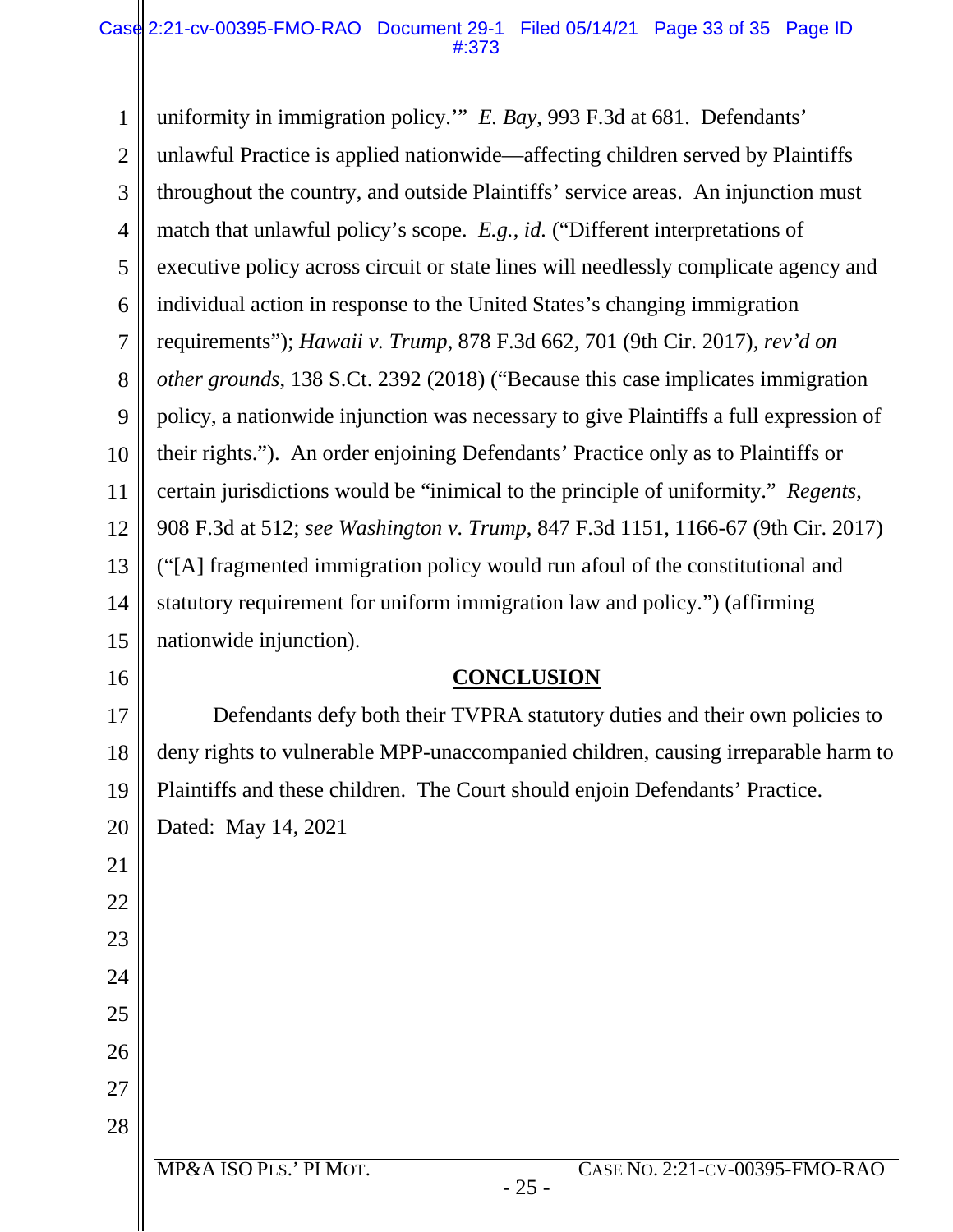|                | Case 2:21-cv-00395-FMO-RAO Document 29-1 Filed 05/14/21 Page 34 of 35 Page ID<br>#:374                                      |                                                                                |
|----------------|-----------------------------------------------------------------------------------------------------------------------------|--------------------------------------------------------------------------------|
|                |                                                                                                                             |                                                                                |
| $\mathbf 1$    | SIMPSON THACHER & BARTLETT LLP                                                                                              | <b>JUSTICE ACTION CENTER</b>                                                   |
| $\overline{2}$ |                                                                                                                             | By /s/ Karen Tumlin                                                            |
| 3              | By /s/ Stephen Blake<br>STEPHEN P. BLAKE (260069)                                                                           | <b>KAREN C. TUMLIN (234691)</b>                                                |
| 4              | sblake@stblaw.com<br>HARRISON J. FRAHN, IV (206822)                                                                         | karen.tumlin@justiceactioncenter.org<br>ESTHER H. SUNG (255962)                |
| 5              | hfrahn@stblaw.com<br>2475 Hanover Street                                                                                    | esther.sung@justiceactioncenter.org<br>JANE P. BENTROTT (323562)               |
| 6              | Palo Alto, California 94304<br>Telephone: (650) 251-5000                                                                    | jane.bentrott@justiceactioncenter.org<br>DANIEL J. TULLY (309240)              |
| 7              | Facsimile: (650) 251-5002                                                                                                   | daniel.tully@justiceactioncenter.org<br>P.O. Box 27280                         |
| 8              | BROOKE E. CUCINELLA (pro hac vice<br>forthcoming)<br>brooke.cucinella@stblaw.com                                            | Los Angeles, California 90027<br>Telephone: (323) 316-0944                     |
| 9              | 425 Lexington Avenue                                                                                                        | Attorneys for Plaintiffs Immigrant                                             |
| 10             | New York, NY 10017<br>Telephone: (212) 455-3070                                                                             | Defenders Law Center; Refugee and<br><b>Immigrant Center for Education and</b> |
| 11             | Facsimile: (212) 455-2502                                                                                                   | Legal Services; and The Door                                                   |
| 12             | Attorneys for Plaintiffs Immigrant<br>Defenders Law Center; Refugee and                                                     |                                                                                |
| 13             | Immigrant Center for Education and Legal<br>Services; South Texas Pro Bono Asylum                                           |                                                                                |
| 14             | Representation Project, a project of the<br>American Bar Association; and The Door                                          |                                                                                |
| 15             | <b>IMMIGRANT DEFENDERS LAW</b><br><b>CENTER</b>                                                                             |                                                                                |
| 16             | By <u>/s/ Meeth Soni</u>                                                                                                    |                                                                                |
| 17             |                                                                                                                             |                                                                                |
| 18             | MUNMEETH KAUR SONI (254854)<br>meeth@immdef.org                                                                             |                                                                                |
| 19             | HANNAH K. COMSTOCK (311680)<br>hcomstock@immdef.org                                                                         |                                                                                |
| 20             | CAITLIN E. ANDERSON (324843)<br>caitlin@immdef.org                                                                          |                                                                                |
| 21             |                                                                                                                             |                                                                                |
| 22             | 634 S. Spring Street, 10th Floor<br>Los Angeles, California 90014<br>Telephone: (213) 634-0999<br>Facsimile: (213) 282-3133 |                                                                                |
| 23             | Attorneys for Plaintiffs Immigrant                                                                                          |                                                                                |
| 24             | Defenders Law Center; Refugee and<br>Immigrant Center for Education and Legal                                               |                                                                                |
| 25             | Services; and The Door                                                                                                      |                                                                                |
| 26             |                                                                                                                             |                                                                                |
| 27             |                                                                                                                             |                                                                                |
| 28             |                                                                                                                             |                                                                                |
|                | MP&A ISO PLS.' PI MOT.<br>$-26-$                                                                                            | CASE NO. 2:21-CV-00395-FMO-RAO                                                 |